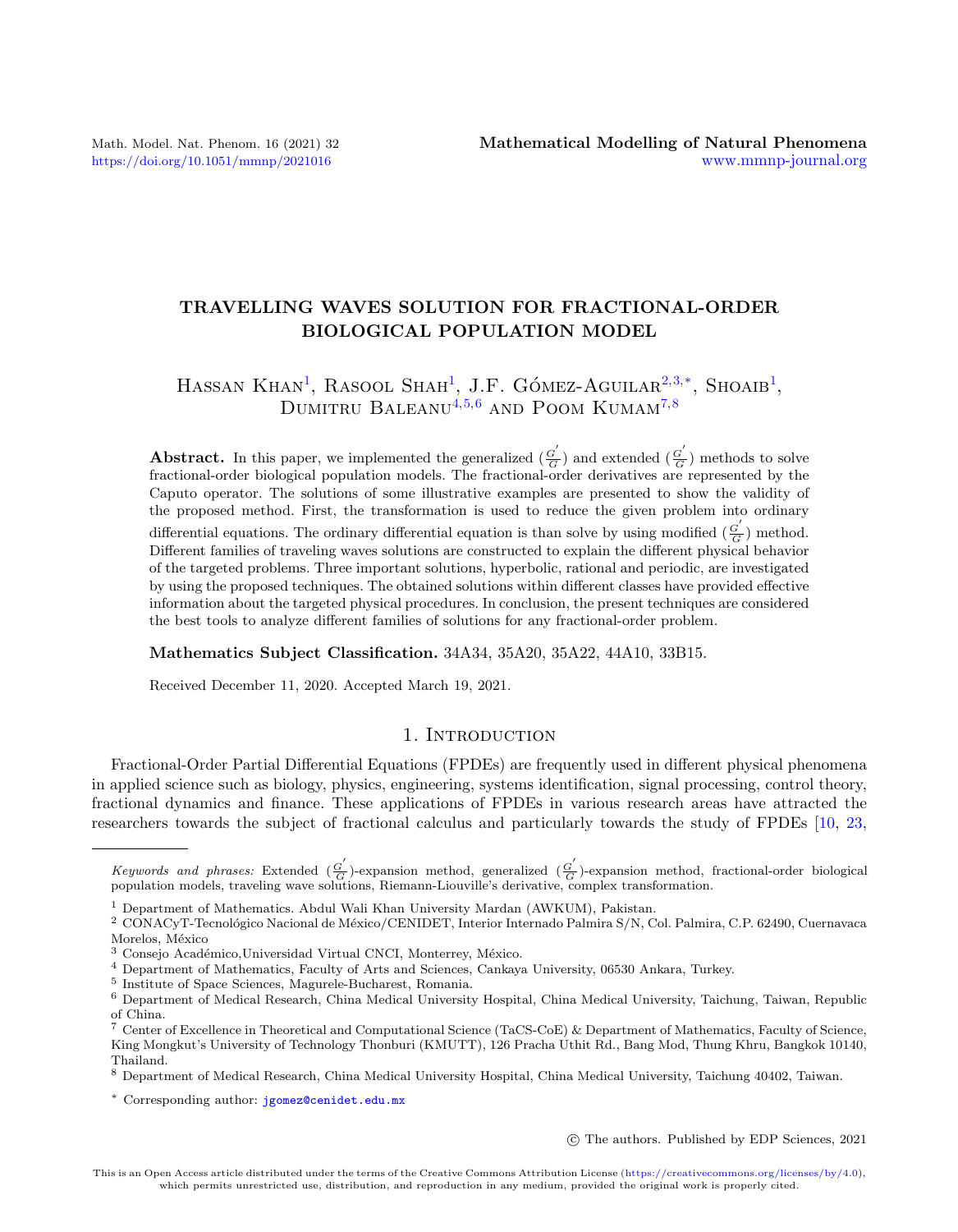[24,](#page-22-2) [28\]](#page-22-3). In this regard, mathematicians have developed different techniques to solve FPDEs, which arise in various areas of applied science. Numerous numerical and analytical techniques have been developed [\[13,](#page-22-4) [17,](#page-22-5) [19–](#page-22-6) [21,](#page-22-7) [26,](#page-22-8) [27,](#page-22-9) [29,](#page-22-10) [35\]](#page-23-0) to investigate the solution of FPDEs. It is observed extensively that the analytical methods are difficult to apply for such problems and therefore it is considered a tough topic for mathematicians. In this connection some efficient and powerful analytical methods have been suggested such as the Hirota method [\[9\]](#page-22-11), inverse scattering transform [\[1\]](#page-22-12), the truncated Painleve expansion [\[14\]](#page-22-13), the exp-function method [\[7\]](#page-22-14), the Weierstrass elliptic function method [\[29\]](#page-22-10), the simplest equation method [\[27\]](#page-22-9), the Jacobi elliptic function method [\[19\]](#page-22-6), ADM [\[35\]](#page-23-0), the tanh-function method [\[9\]](#page-22-11), the homogeneous balance method [\[1\]](#page-22-12), the  $(\frac{G'}{G})$  $\frac{G}{G}$ )-expansion method [\[7,](#page-22-14) [14\]](#page-22-13) and so on.

Among these analytical methods, the most updated and reliable technique has been used, which is known as  $\left(\frac{G}{G}\right)$  $\frac{G}{G}$ )-expansion method, for the solutions of FPDEs [\[15,](#page-22-15) [16,](#page-22-16) [18\]](#page-22-17). Initially, Wang *et al.* [\[6\]](#page-22-18) have introduced the latest version of  $\left(\frac{G'}{G}\right)$  $\frac{G}{G}$ )-expansion method. In this approach, the traveling wave solutions can be written in the following form

$$
V(\xi) = \sum_{j=0}^{n} a_j \left(\frac{G'}{G}\right)^j,
$$

where  $a_j \neq 0$ .

Later on, Zhang *et al.* [\[22\]](#page-22-19) have extended the simple  $\left(\frac{G}{G}\right)$  $\frac{G}{G}$ )-expansion method for the traveling wave solutions of some non-linear PDEs. In the extended  $\left(\frac{G}{G}\right)$  $\frac{G}{G}$ )-expansion method the solution can be expressed in the following form

$$
V(\xi) = \sum_{j=-n}^{n} a_j \left(\frac{G'}{G}\right)^j,
$$

where  $a_{-n}$  and  $a_n$  are not equal to 0 at same time.

Furthermore, this method is further modified for the solution of non-linear PDEs and FPDEs and can be written in the following form

$$
V(\xi) = \sum_{j=-n}^{n} a_j (l + \frac{G'}{G})^j.
$$

This method is called modified  $(\frac{G'}{G})$ -expansion method.

For all  $\left(\frac{G}{G}\right)$  $\frac{G}{G}$ )-expansion methods mentioned above, the general solution of a linear second-order ordinary differential equation (ODE) with some constant coefficients have been used to solve FPDEs. The Maple software has been used to carry out the whole procedure by using an algorithm of  $(\frac{G'}{G})$ -expansion method. The obtained analytical solutions include periodic and solitary wave solutions. These traveling wave solutions are then presented in terms of trigonometric, hyperbolic and rational functions.

<span id="page-1-0"></span>The aim of this article, is to use two modified  $\left(\frac{G}{G}\right)$  $\frac{G'}{G}$ )-expansion methods called extended ( $\frac{G'}{G}$  $\frac{G}{G}$ )-expansion method and generalized  $\left(\frac{G}{G}\right)$  $\frac{G}{G}$ )-expansion method for the analytical solutions of a  $(2+1)$ -dimensional degenerated fractional-order parabolic equation arising in spatial diffusion of biological populations. The general form of this equation is given as [\[12\]](#page-22-20):

$$
v_t^{\sigma}(t, x, y) = v_{xx}^2(t, x, y) + v_{yy}^2(t, x, y) + f(v), \quad x, y \in R, t \ge 0
$$
\n(1.1)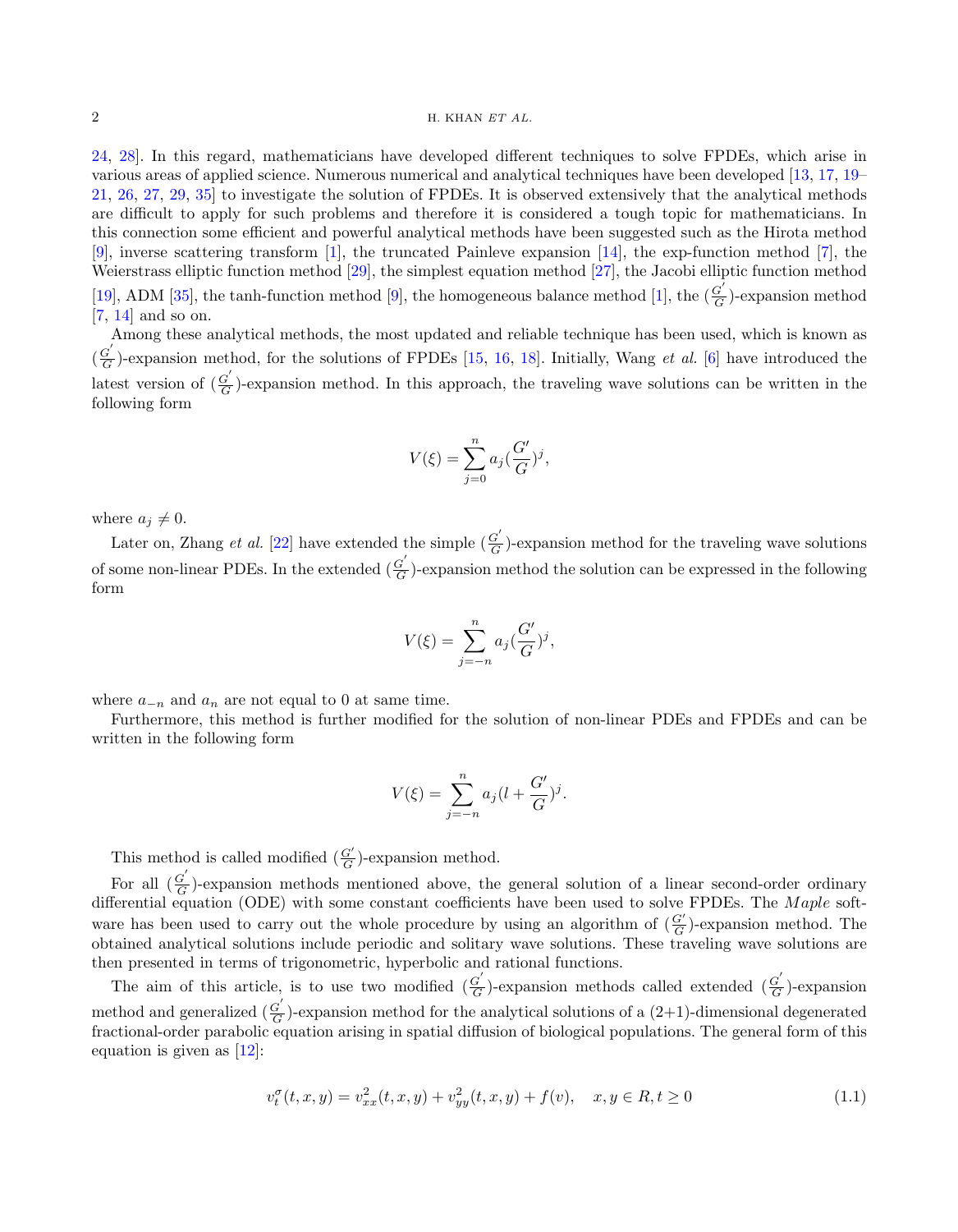where  $v$  represents the population density and  $f$  denotes supply of populations due to deaths and births. Both v and  $f(v)$  are the functions of time t and position x, y in a region R and set out the diffusion of a biological species in R. The function  $v(x, y, t)$  exhibits the number of individuals in an unit volume at time t and position x, y. Over any subregion, the integral of  $v(x, y, t)$  presents the total population of that subregion at any time t. The function  $f(v)$  shows the average rate at that individuals are supplied per unit volume at  $x, y$  by deaths and births straightforwardly. For  $\sigma \to 1$ , the following three examples of constitutive equations for  $f(v)$  are:

- 1.  $f(v) = c$  where c is a arbitrary constant. This leads to Malthusian Law,
- 2.  $f(v) = v(c_1 c_2v)$ , where  $c_1$  and  $c_2$  are +ive constants. This leads to Verhulst Law,
- 3.  $f(v) = -cv^r$ , where  $c \ge 0$  and  $0 < r < 1$ . It leads to Porous Media.

In present research work, we have considered the following particular forms of  $(1.1)$  *i.e.*:

<span id="page-2-0"></span>
$$
v_t^{\sigma}(t, x, y) = v_{xx}^2(t, x, y) + v_{yy}^2(t, x, y) + h(v^2 - r),
$$
\n(1.2)

and

<span id="page-2-1"></span>
$$
v_t^{\sigma}(t, x, y) = v_{xx}^2(t, x, y) + v_{yy}^2(t, x, y) + v(1 - rv),
$$
\n(1.3)

where fractional derivative  $v_t^{\sigma}$  is described in the Riemann-Liouville derivative sense. This derivative operator is defined as:

$$
D_t^{\sigma} f(t) = \begin{cases} \frac{1}{\Gamma(1-\sigma)} \frac{d}{dt} \int_0^t (t-\phi)^{-\alpha} (f(\phi) - f(0)) d\phi, \\ 1 > \sigma > 0, \\ (f^{(a)}(t))^{(\sigma-a)}, \quad a+1 > \sigma \ge a, a \ge 1. \end{cases}
$$

with the properties

$$
D_t^{\sigma} t^r = \frac{\Gamma(1+r)}{\Gamma(1+r-\sigma)} t^{r-\sigma},
$$

$$
D_t^{\sigma}(x(t)y(t)) = y(t)D_t^{\sigma}x(t) + x(t)D_t^{\sigma}y(t),
$$

$$
D_t^{\sigma}x(y(t)) = D_g^{\sigma}x[y(t)](g^{'}(t))^{\sigma}.
$$

Before the present research work, the mathematicians have used various techniques to solve biological population models. In this respect, Samia Bushnaq et al. [\[33\]](#page-23-1) have extended the optimal homotopy asymptotic method (OHAM) to solve fractional-order biological population models. Fatemeh Shakeri and Mehdi Dehghan have found the numerical solution of some biological population models using He's variational iteration method (VIM) [\[12\]](#page-22-20). El-Sayed et al. have solved four biological problems with the help of ADM [\[4\]](#page-22-21). Baleanu et al. have investigated the biological models' solution by using a simple  $(G'/G)$ -expansion method [\[31\]](#page-22-22).

In this paper, two types of  $\left(\frac{G'}{G}\right)$  $\frac{G}{G}$ )-expansion methods have been used for the solutions of equations [\(1.2\)](#page-2-0) and [\(1.3\)](#page-2-1). It is concluded that the present study provides more families of traveling waves solutions and therefore analyze the physical problems in more directions as previously done by other methods.

The rest paper structure is as follows: Section [2](#page-3-0) provides the methodology of the proposed method; in Section [3,](#page-4-0) analytical solutions of some selected biological population models are presented; some graphs of solution functions and discussion upon our study are presented in Section [4.](#page-19-0) Finally, a brief conclusion has been listed.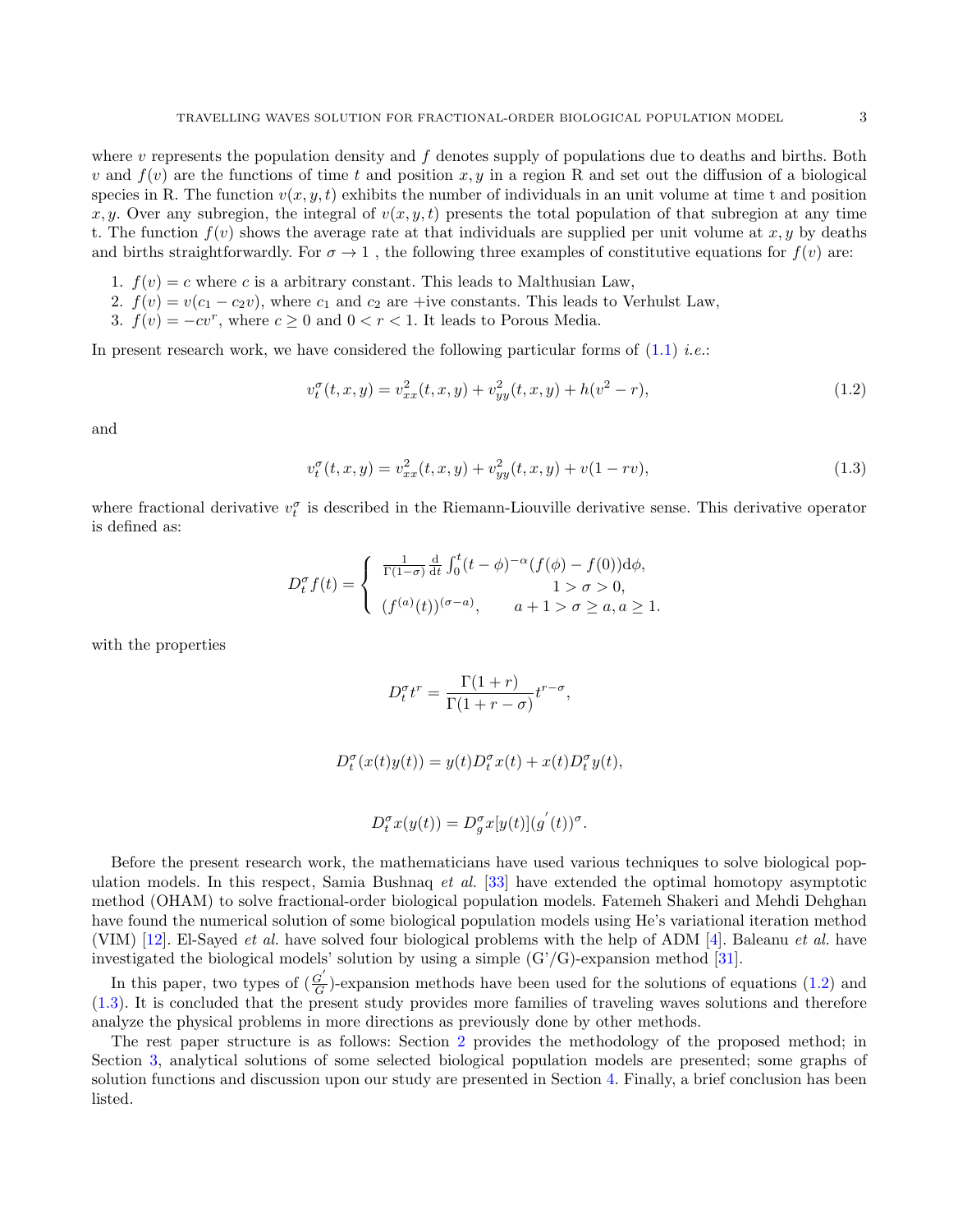## <span id="page-3-0"></span>4 H. KHAN ET AL.

# 2. THE  $\left(\frac{G'}{G}\right)$  $\frac{G'}{G}$ )-EXPANSION METHOD

In this section, the mechanism of  $(\frac{G'}{G})$ -expansion method for the solutions of FPDEs is presented. For this purpose, we consider the general non-linear FPDE given as:

$$
Q(v, D_t^{\alpha}v, D_{x_1}^{\beta}v, D_{x_2}^{\gamma}v, D_{x_3}^{\delta}v, v D_{x_1}^{\alpha}v...)=0, \quad 0 < \alpha, \beta, \gamma, \delta \le 1,
$$
\n(2.1)

where v is an unknown function of  $x_1, x_2, x_3, \ldots, x_n$  and t, Q is a polynomial in v and its fractional partial derivatives. To solve  $(2.2)$ , the following steps are taken:

<span id="page-3-1"></span>i. First, a variable transformation called complex transformation given as [\[32\]](#page-22-23):

$$
v(t, x_1, x_2 \cdots x_n) = v(\varphi),
$$
  
where 
$$
\varphi = a \frac{t^{\alpha}}{\Gamma(\alpha + 1)} + b \frac{x_1^{\beta}}{\Gamma(\beta + 1)} + \cdots + \varphi_0,
$$
 (2.2)

where  $a, b, \ldots, \varphi_0$  are arbitrary constants, is applied.

ii. This transformation converts  $(2.2)$  into a non-linear ODE of the form:

<span id="page-3-2"></span>
$$
P(V, V', V'', VV', \dots) = 0,\t\t(2.3)
$$

where the derivatives of V in [\(2.3\)](#page-3-2) are w. r .t  $\varphi$ . If possible, (2.3) can be integrated w.r.t  $\varphi$  one or more time.

iii. In third step we suppose  $\frac{G'}{G}$  solution for [\(2.3\)](#page-3-2). This solution is expressed in the following cases: **Case 1:** The extended  $\frac{G'}{G}$ -expansion method represents the following series form solution:

<span id="page-3-3"></span>
$$
V(\varphi) = \sum_{i=-n}^{n} c_i \left(\frac{G'(\varphi)}{G(\varphi)}\right)^i, \tag{2.4}
$$

**Case 2:** The generalized  $\frac{G'}{G}$ -expansion method represents the following series form solution:

<span id="page-3-4"></span>
$$
V(\varphi) = \sum_{i=-n}^{n} c_i (d + \frac{G'(\varphi)}{G(\varphi)})^i,
$$
\n(2.5)

where  $c_i$ 's and d are constants to be determined later. The positive integer n present in equations  $(2.4)$ and [\(2.5\)](#page-3-4) is called balance number and can be calculated by taking the homogenous balance between the nonlinear terms and the highest order derivatives terms in equation [\(2.3\)](#page-3-2). More precisely the balance number can be found by using the following formulae [27]:

$$
D\left(\frac{d^qV}{d\varphi^q}\right) = n + q
$$
  
\n
$$
D(V^p\left(\frac{d^qV}{d\varphi^q}\right)^s) = np + s(q+n),
$$
\n(2.6)

<span id="page-3-6"></span>where D denotes degree of  $V(\varphi)$  *i.e.*  $D[V(\varphi)] = n$  while p, q and s are positive integers.

The function  $G(\varphi)$  present in equations [\(2.4\)](#page-3-3) and [\(2.5\)](#page-3-4), satisfies the following second-order linear ODEs:

<span id="page-3-5"></span>
$$
G''(\varphi) + \lambda G'(\varphi) + \mu G(\varphi) = 0,
$$
\n(2.7)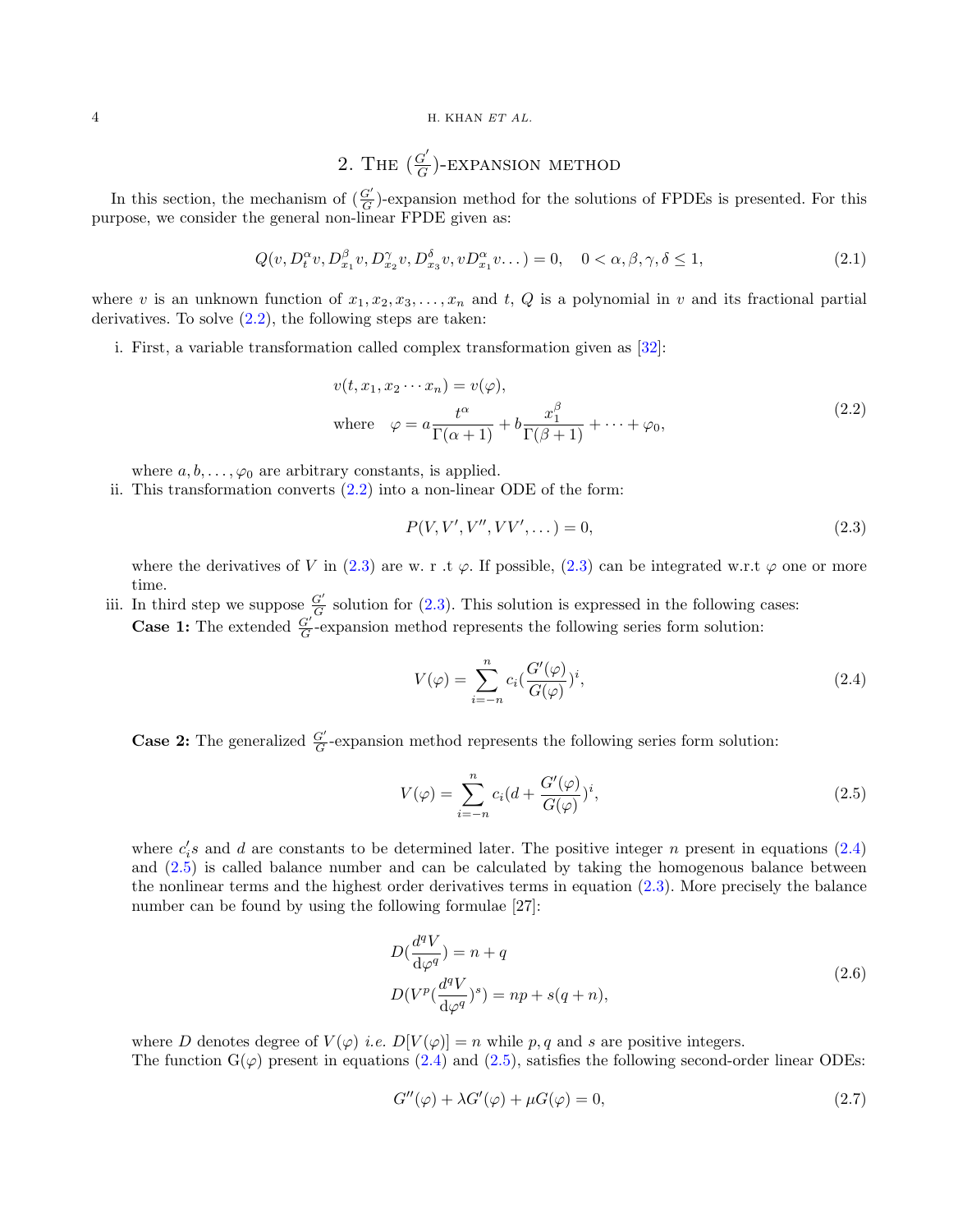where  $\lambda$  and  $\mu$  are arbitrary constants. By the general solution of equation [\(2.7\)](#page-3-5) we have [27]:

<span id="page-4-1"></span>
$$
\left(\frac{G'}{G}\right) = \begin{cases}\n\frac{\sqrt{D}}{2} \frac{C_1 \sinh\left(\frac{\sqrt{D}}{2}\varphi\right) + C_2 \cosh\left(\frac{\sqrt{D}}{2}\varphi\right)}{C_1 \cosh\left(\frac{\sqrt{D}}{2}\varphi\right) + C_2 \sinh\left(\frac{\sqrt{D}}{2}\varphi\right)} - \frac{\lambda}{2} & D > 0 \\
\frac{\sqrt{-D}}{2} \frac{-C_1 \sin\left(\frac{\sqrt{-D}}{2}\varphi\right) + C_2 \cos\left(\frac{\sqrt{-D}}{2}\varphi\right)}{C_1 \cosh\left(\frac{\sqrt{-D}}{2}\varphi\right) + C_2 \sin\left(\frac{\sqrt{-D}}{2}\varphi\right)} - \frac{\lambda}{2} & D < 0 \\
\frac{C_2}{C_1 + C_2 \varphi} - \frac{\lambda}{2} & D = 0,\n\end{cases}
$$
\n(2.8)

where  $D = \lambda^2 - 4\mu$  while  $C_1$  and  $C_2$  are arbitrary constants.

- iv. According to the method,  $(2.4)$  or  $(2.5)$  with the help of  $(2.7)$  is substituted in  $(2.3)$  which provides a polynomial in  $\left(\frac{G'(\xi)}{G(\xi)}\right)$  $\frac{G(\xi)}{G(\xi)}$ ).
- v. Equating all coefficients of the same powers of  $\left(\frac{G'(\xi)}{G(\xi)}\right)$  $\frac{G(\xi)}{G(\xi)}$  in the subsequent polynomial to zero provides a system of non-linear algebraic equations in  $c_i$ ,  $\lambda$  and  $\mu$ .
- vi. The resultant system is then solved by using *Maple* software which determine the values of  $c_i$ 's,  $\lambda$  and  $\mu$ . By putting all obtained values of unknown coefficients in  $(2.4)$  or  $(2.5)$  and using  $(2.8)$  we get families of analytical solutions for [\(2.2\)](#page-3-1).

## 3. Problems

<span id="page-4-0"></span>In this section, solutions for the targeted fractional-order biological populations models are presented.

### 3.1. Problem 1

Consider the first biological population model given in [\(1.2\)](#page-2-0):

$$
v_t^{\sigma}(t, x, y) = v_{xx}^2(t, x, y) + v_{yy}^2(t, x, y) + h(v^2 - r),
$$
\n(3.1)

applying the transformation of the form

$$
v(t, x, y) = v(\varphi), \quad \text{where} \quad \varphi = \frac{ct}{\Gamma(\sigma + 1)} + kx + ly,
$$
\n(3.2)

the following non-linear ODE is yielded,

<span id="page-4-2"></span>
$$
cV' - h(V^2 - r) = 0.
$$
\n(3.3)

Balancing  $cV'$  with  $V^2$  with the help of [\(2.6\)](#page-3-6) we get  $n = 1$ .

#### 3.2. Application of extended  $(\frac{G'}{G})$  $\frac{G}{G}$ )-expansion method

Putting  $n = 1$  in equation [\(2.4\)](#page-3-3) we get the following  $\frac{G}{G}$  $\frac{G}{G}$  for equation [\(3.3\)](#page-4-2):

<span id="page-4-3"></span>
$$
V(\varphi) = c_{-1} \left( \frac{G'(\varphi)}{G(\varphi)} \right)^{-1} + c_0 + c_1 \left( \frac{G'(\varphi)}{G(\varphi)} \right)^1, \tag{3.4}
$$

where  $c_{-1}$ ,  $c_0$  and  $c_1$  are constants to be determined. Now putting equation [\(3.4\)](#page-4-3) into equation [\(3.3\)](#page-4-2) with the help of equation [\(2.7\)](#page-3-5) we get a polynomial in  $\frac{G'(\varphi)}{G(\varphi)}$  $\frac{G(\varphi)}{G(\varphi)}$ . By coefficient comparison in the polynomial we get a system of algebraic equations. Solving this system with the help of Maple for  $c_{-1}$ ,  $c_0$ ,  $c_1$ ,  $c$ ,  $h$ ,  $k$  and  $r$  we get the following cases of solutions: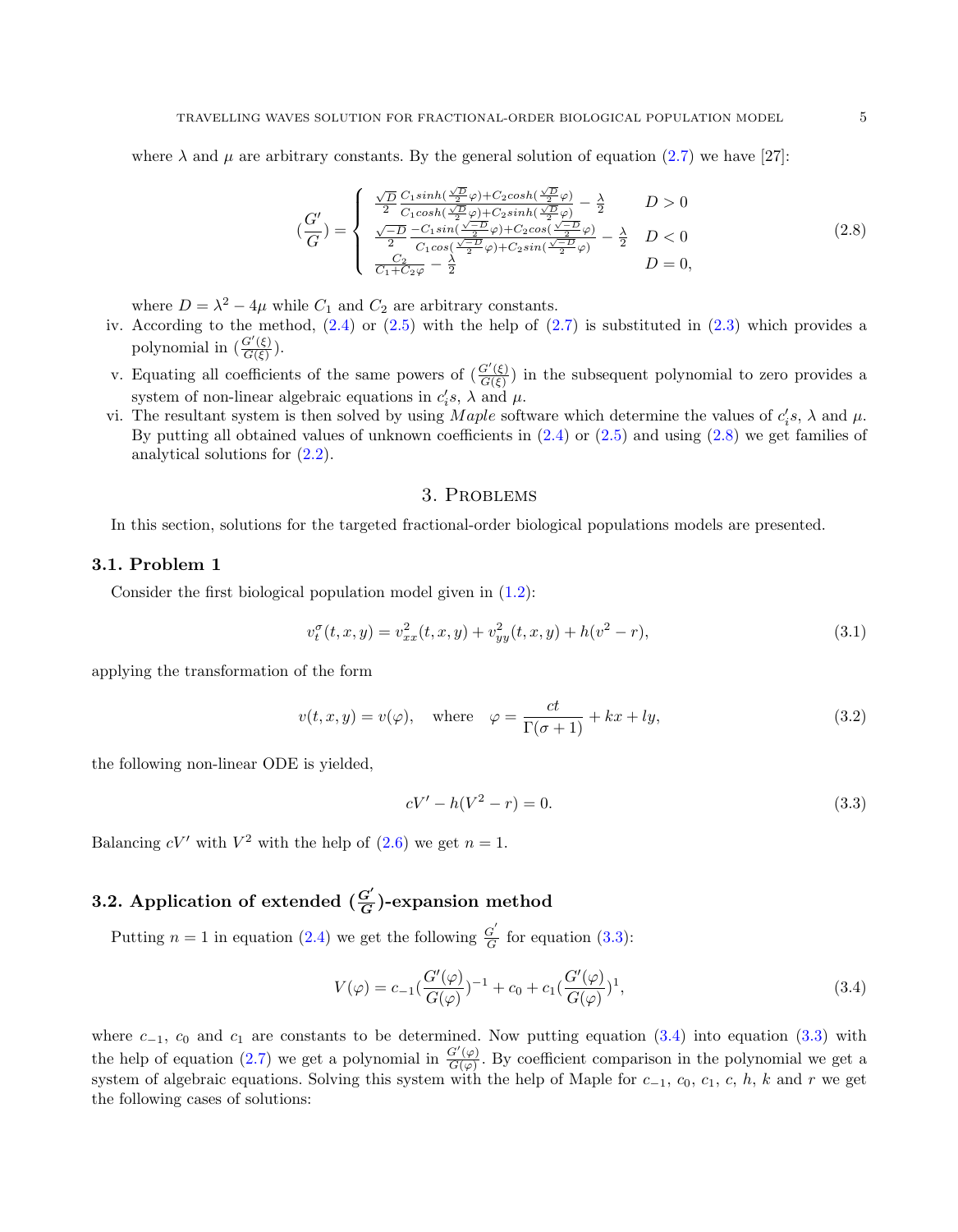Case 1:

$$
c_0 = c_0, c_1 = 0, c_{-1} = \frac{2\mu c_0}{\lambda}, c = c, h = \frac{c\lambda}{2c_0}, r = \frac{Dc_0^2}{\lambda^2}, k = il,
$$
\n(3.5)

Case 2:

$$
c_0 = \frac{c_1 \lambda}{2}, c_1 = c_1, c_{-1} = 0, c = -hc_1, h = h, r = c_1^2(\frac{\lambda^2}{4} - \mu), k = il,
$$
\n(3.6)

Case 3:

$$
c_0 = c_0, c_1 = c_1, c_{-1} = c_{-1}, c = h = 0, r = r, k = il,
$$
\n(3.7)

where  $i = \sqrt{-1}$  in above cases.

Now considering case 1, we have obtained the following families of travelling wave solutions.

**Family 1:** When  $D < 0$  then equation  $(3.4)$  and equation  $(2.8)$  intimate the following solutions: (i) When  $C_1 \neq 0$  and  $C_2 = 0$ 

<span id="page-5-1"></span>
$$
V_1 = c_0 + \frac{2\mu c_0}{\lambda} \left( \frac{\sqrt{-D}}{2} \tan\left(\frac{\sqrt{-D}}{2}\varphi\right) - \frac{A\lambda}{2} \right)^{-1},\tag{3.8}
$$

(ii) When  $C_1 = 0$  and  $C_2 \neq 0$ 

$$
V_2 = c_0 + \frac{2\mu c_0}{\lambda} \left( \frac{\sqrt{-D}}{2} \cot\left(\frac{\sqrt{-D}}{2}\varphi\right) - \frac{\lambda}{2} \right)^{-1},\tag{3.9}
$$

where  $\varphi = \frac{ct}{\Gamma(\sigma+1)} + kx + ly$ .

**Family 2:** When  $D > 0$  then equation  $(3.4)$  and equation  $(2.8)$  intimate the following solutions: (i) When  $C_1 \neq 0$  and  $C_2 = 0$ 

$$
V_3 = c_0 + \frac{2\mu c_0}{\lambda} \left( \frac{\sqrt{D}}{2} \tanh\left(\frac{\sqrt{D}}{2}\varphi\right) - \frac{\lambda}{2} \right)^{-1},\tag{3.10}
$$

(ii) When  $C_1 = 0$  and  $C_2 \neq 0$ 

<span id="page-5-0"></span>
$$
V_4 = c_0 + \frac{2\mu c_0}{\lambda} \left( \frac{\sqrt{D}}{2} \coth\left(\frac{\sqrt{D}}{2}\varphi\right) - \frac{\lambda}{2} \right)^{-1},\tag{3.11}
$$

where  $\varphi = \frac{ct}{\Gamma(\sigma+1)} + kx + ly$ .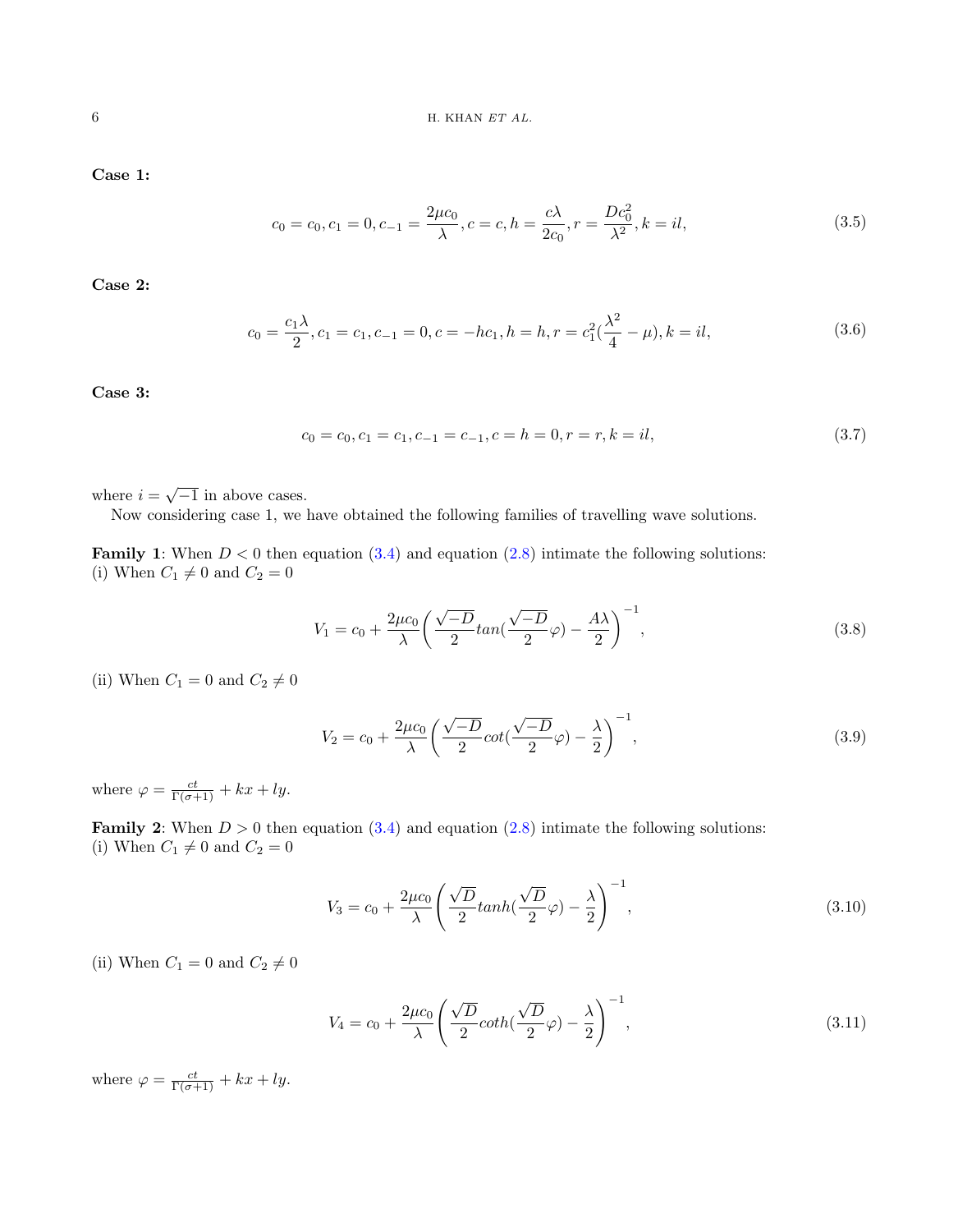**Family 3:** When  $D = 0$  then equation [\(3.4\)](#page-4-3) and equation [\(2.8\)](#page-4-1) intimate the following solutions: (i) When  $C_1 \neq 0$  and  $C_2 = 0$ 

$$
V_5 = c_0 + \frac{2\mu c_0}{\lambda} \left( -\frac{\lambda}{2} \right)^{-1},
$$
\n(3.12)

(ii) When  $C_1 = 0$  and  $C_2 \neq 0$ 

$$
V_6 = c_0 + \frac{2\mu c_0}{\lambda} \left(\frac{1}{\varphi} - \frac{\lambda}{2}\right)^{-1},\tag{3.13}
$$

where  $\varphi = \frac{ct}{\Gamma(\sigma+1)} + kx + ly$ .

Now considering Case 2 we have obtained the following families of travelling wave solutions.

**Family 4:** When  $D < 0$  then equation  $(3.4)$  and equation  $(2.8)$  intimate the following solutions: (i) When  $C_1 \neq 0$  and  $C_2 = 0$ 

$$
V_7 = \frac{c_1 \lambda}{2} + c_1 \left(\frac{\sqrt{-D}}{2} \tan\left(\frac{\sqrt{-D}}{2}\varphi\right) - \frac{A\lambda}{2}\right)^1,\tag{3.14}
$$

(ii) When  $C_1 = 0$  and  $C_2 \neq 0$ 

$$
V_8 = \frac{c_1 \lambda}{2} + c_1 \left(\frac{\sqrt{-D}}{2} \cot\left(\frac{\sqrt{-D}}{2}\varphi\right) - \frac{\lambda}{2}\right)^1,\tag{3.15}
$$

where  $\varphi = \frac{-hc_1t}{\Gamma(\sigma+1)} + kx + ly.$ 

**Family 5:** When  $D > 0$  then equation  $(3.4)$  and equation  $(2.8)$  intimate the following solutions: (i) When  $C_1 \neq 0$  and  $C_2 = 0$ 

$$
V_9 = \frac{c_1 \lambda}{2} + c_1 \left( \frac{\sqrt{D}}{2} \tanh(\frac{\sqrt{D}}{2} \varphi) - \frac{\lambda}{2} \right)^1,\tag{3.16}
$$

(ii) When  $C_1 = 0$  and  $C_2 \neq 0$ 

$$
V_{10} = \frac{c_1 \lambda}{2} + c_1 \lambda \left( \frac{\sqrt{D}}{2} \coth(\frac{\sqrt{D}}{2}\varphi) - \frac{\lambda}{2} \right)^1, \tag{3.17}
$$

where  $\varphi = \frac{-hc_1t}{\Gamma(\sigma+1)} + kx + ly.$ 

**Family 6:** When  $D = 0$  then equation [\(3.4\)](#page-4-3) and equation [\(2.8\)](#page-4-1) intimate the following solutions: (i) When  $C_1 \neq 0$  and  $C_2 = 0$ 

$$
V_{11} = \frac{c_1 \lambda}{2} + c_1 \left(-\frac{\lambda}{2}\right)^1,\tag{3.18}
$$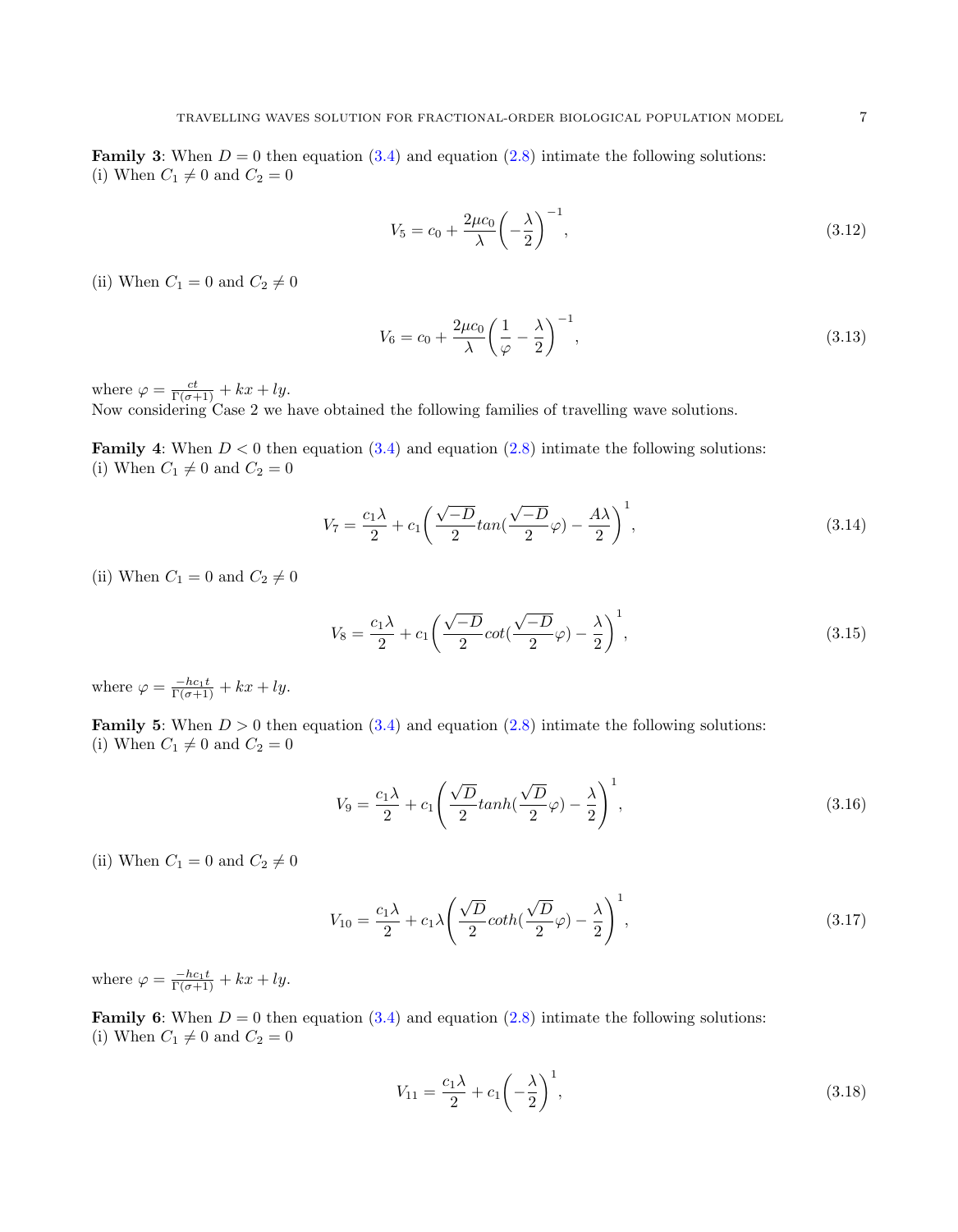(ii) When  $C_1 = 0$  and  $C_2 \neq 0$ 

$$
V_{12} = \frac{c_1 \lambda}{2} + c_1 \lambda \left(\frac{1}{\varphi} - \frac{\lambda}{2}\right)^1,\tag{3.19}
$$

where  $\varphi = \frac{-hc_1t}{\Gamma(\sigma+1)} + kx + ly.$ 

Now considering Case 3 we have obtained the following families of travelling wave solutions.

**Family 7:** When  $D < 0$  then equation  $(3.4)$  and equation  $(2.8)$  intimate the following solutions: (i) When  $C_1 \neq 0$  and  $C_2 = 0$ 

$$
V_{13} = c_{-1} \left( \frac{\sqrt{-D}}{2} \tan(\frac{\sqrt{-D}}{2} \varphi) + \frac{\lambda}{2} \right)^{-1} + c_0 + c_1 \left( \frac{\sqrt{-D}}{2} \tan(\frac{\sqrt{-D}}{2} \varphi) + \frac{\lambda}{2} \right),
$$
(3.20)

(ii) When  $C_1 = 0$  and  $C_2 \neq 0$ ,

$$
V_{14} = c_{-1} \left( \frac{\sqrt{-D}}{2} \cot \left( \frac{\sqrt{-D}}{2} \varphi \right) + \frac{\lambda}{2} \right)^{-1} + c_0 + c_1 \left( \frac{\sqrt{-D}}{2} \cot \left( \frac{\sqrt{-D}}{2} \varphi \right) + \frac{\lambda}{2} \right),
$$
(3.21)

where  $\varphi = kx + ly$ .

**Family 8:** When  $D > 0$  then equation  $(3.4)$  and equation  $(2.8)$  intimate the following solutions: (i) When  $C_1 \neq 0$  and  $C_2 = 0$ 

$$
V_{15} = c_{-1}\left(\frac{\sqrt{D}}{2}\tanh(\frac{\sqrt{D}}{2}\varphi) + \frac{\lambda}{2}\right)^{-1} + c_0 + c_1\left(\frac{\sqrt{-D}}{2}\tanh(\frac{\sqrt{D}}{2}(\varphi)) + \frac{\lambda}{2}\right),\tag{3.22}
$$

(ii) When  $C_1 = 0$  and  $C_2 \neq 0$ ,

$$
V_{16} = c_{-1}\left(\frac{\sqrt{D}}{2}\coth\left(\frac{\sqrt{D}}{2}\varphi\right) + \frac{\lambda}{2}\right)^{-1} + c_0 + c_1\left(\frac{\sqrt{D}}{2}\coth\left(\frac{\sqrt{D}}{2}(\varphi)\right) + \frac{\lambda}{2}\right),\tag{3.23}
$$

where  $\varphi = kx + ly$ .

**Family 9:** When  $D = 0$  then equation [\(3.4\)](#page-4-3) and equation [\(2.8\)](#page-4-1) intimate the following solutions: (i) When  $C_1 \neq 0$  and  $C_2 = 0$ 

$$
V_{17} = c_{-1} \left(\frac{\lambda}{2}\right)^{-1} + c_0 + c_1 \left(\frac{\lambda}{2}\right),
$$
\n(3.24)

(ii) When  $C_1 = 0$  and  $C_2 \neq 0$ ,

$$
V_{18} = c_{-1} \left(\frac{1}{\varphi} - \frac{\lambda}{2}\right)^{-1} + c_0 + c_1 \left(\frac{1}{\varphi} - \frac{\lambda}{2}\right),\tag{3.25}
$$

where  $\varphi = kx + ly$ .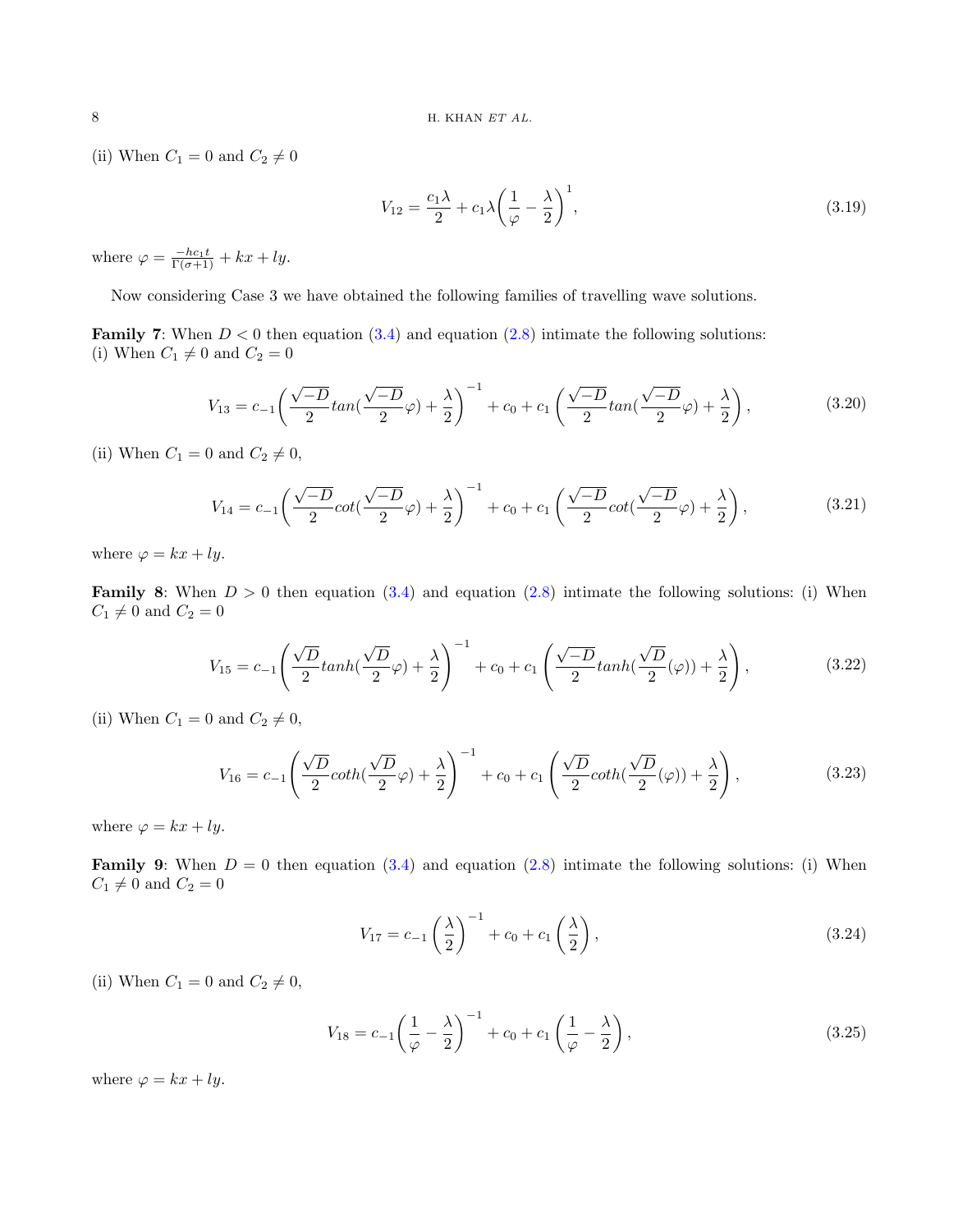#### 3.3. Application of Generalized  $(\frac{G'}{G})$  $\frac{G}{G}$ )-expansion method

Putting  $n = 1$  in equation [\(2.5\)](#page-3-4) we get the following  $\frac{G'}{G}$  $\frac{G}{G}$  for equation [\(3.3\)](#page-4-2):

<span id="page-8-0"></span>
$$
V(\varphi) = c_{-1}(d + \frac{G'(\varphi)}{G(\varphi)})^{-1} + c_0 + c_1(d + \frac{G'(\varphi)}{G(\varphi)})^1,
$$
\n(3.26)

where  $c_{-1}$ ,  $c_0$ , d and  $c_1$  are constants to be determined. Now putting equation [\(3.26\)](#page-8-0) into equation [\(3.3\)](#page-4-2) with the help of equation [\(2.7\)](#page-3-5) we get a polynomial in  $\frac{G'(\varphi)}{G(\varphi)}$  $\frac{G(\varphi)}{G(\varphi)}$ . By coefficient comparison in the polynomial we get a system of algebraic equations. Solving this system with the help of Maple for  $c_{-1}$ ,  $c_0$ ,  $c_1$ ,  $c$ ,  $h$ ,  $l$ ,  $k$  and  $r$  we get the following cases of solutions:

Case 1:

$$
c_0 = -\frac{c_{-1}(\lambda - 2d)}{-\mu + d\lambda - d^2}, c_1 = 0, c_{-1} = c_{-1}, c = c, d = d,
$$
  
\n
$$
h = \frac{-c(-\mu + d\lambda - d^2)}{c_{-1}}, r = \frac{Dc_{-1}^2}{4(-\mu + d\lambda - d^2)^2}, k = il,
$$
\n(3.27)

Case 2:

$$
c_0 = -c_1 d + \frac{c_1 \lambda}{2}, c_1 = c_1, c_{-1} = 0, c = -hc_1, h = h, r = c_1^2 \frac{\lambda^2 - \mu}{4},
$$
  
(3.28)  

$$
d = d, k = il,
$$

Case 3:

$$
c_0 = c_0, c_1 = c_1, c_{-1} = c_{-1}, d = d, c = h = 0, r = r, k = il,
$$
\n(3.29)

Case 4:

$$
c_0 = 0, c_1 = c_1, c_{-1} = -\mu c_1 + \frac{\lambda^2 c_1}{4}, d = d, c = -hc_1, h = h, r = c_1^2 D,
$$
  

$$
l = \frac{\lambda}{2}, k = il,
$$
 (3.30)

where  $i = \sqrt{-1}$  in above cases.

Now considering Case 1 we have obtained the following families of travelling wave solutions.

**Family 1:** When  $D < 0$  then equation  $(3.4)$  and equation  $(2.8)$  intimate the following solutions: (i) When  $C_1 \neq 0$  and  $C_2 = 0$ 

$$
V_1 = -\frac{c_{-1}(\lambda - 2d)}{-\mu + d\lambda - d^2} + c_{-1}\left(d + \frac{\sqrt{-D}}{2}tan(\frac{\sqrt{-D}}{2}\varphi) - \frac{A\lambda}{2}\right)^{-1},
$$
\n(3.31)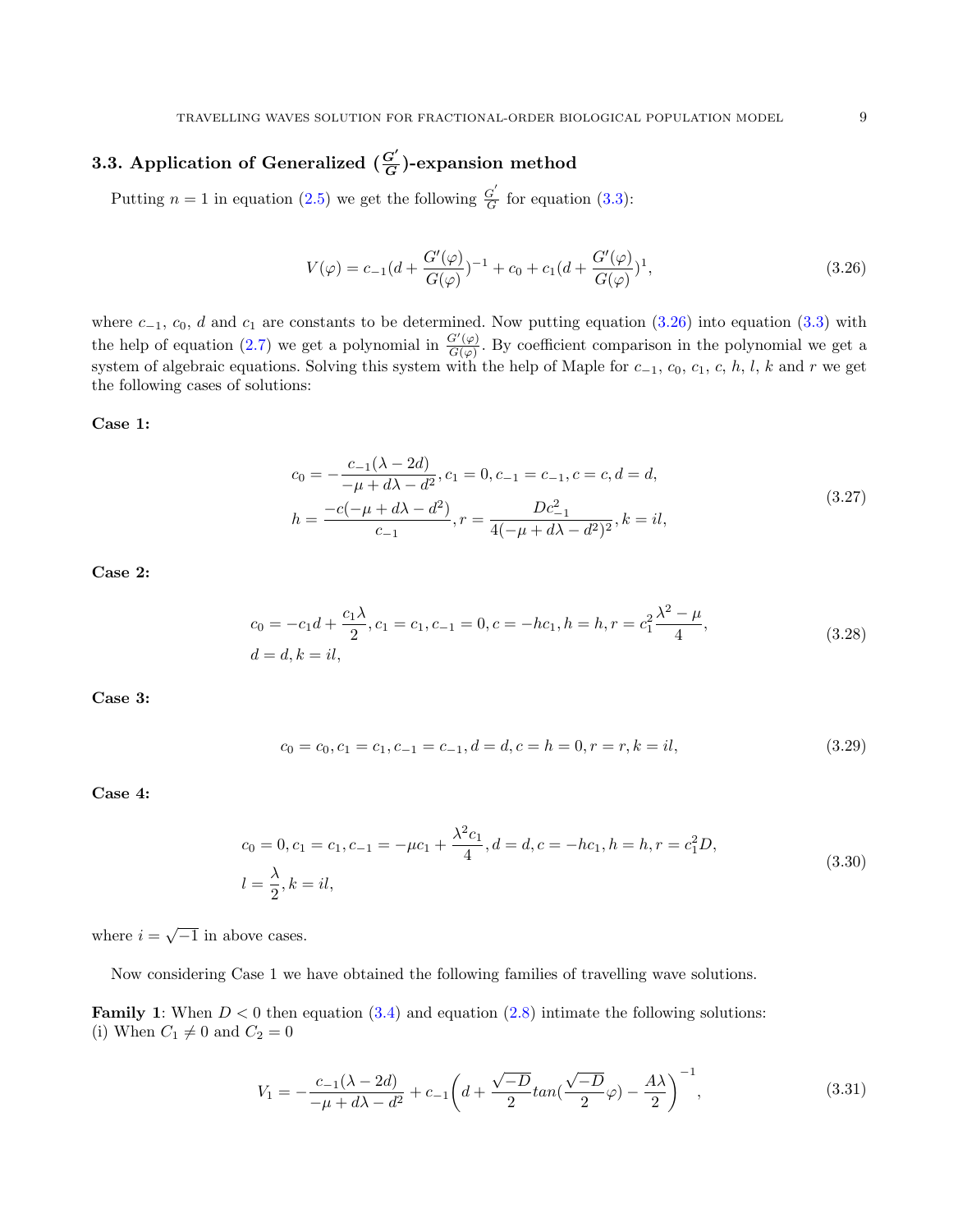(ii) When  $C_1 = 0$  and  $C_2 \neq 0$ 

$$
V_2 = -\frac{c_{-1}(\lambda - 2d)}{-\mu + d\lambda - d^2} + c_{-1}d + \left(\frac{\sqrt{-D}}{2}\cot(\frac{\sqrt{-D}}{2}\varphi) - \frac{\lambda}{2}\right)^{-1},\tag{3.32}
$$

where  $\varphi = \frac{ct}{\Gamma(\sigma+1)} + kx + ly$ .

**Family 2:** When  $D > 0$  then equation [\(3.4\)](#page-4-3) and equation [\(2.8\)](#page-4-1) intimate the following solutions: (i) When  $C_1 \neq 0$  and  $C_2 = 0$ 

$$
V_3 = -\frac{c_{-1}(\lambda - 2d)}{-\mu + d\lambda - d^2} + c_{-1} \left( d + \frac{\sqrt{D}}{2} \tanh(\frac{\sqrt{D}}{2}\varphi) - \frac{\lambda}{2} \right)^{-1},
$$
\n(3.33)

(ii) When  $C_1 = 0$  and  $C_2 \neq 0$ 

$$
V_4 = -\frac{c_{-1}(\lambda - 2d)}{-\mu + d\lambda - d^2} + c_{-1} \left( d + \frac{\sqrt{D}}{2} \coth(\frac{\sqrt{D}}{2}\varphi) - \frac{\lambda}{2} \right)^{-1},\tag{3.34}
$$

where  $\varphi = \frac{ct}{\Gamma(\sigma+1)} + kx + ly$ .

**Family 3:** When  $D = 0$  then equation [\(3.4\)](#page-4-3) and equation [\(2.8\)](#page-4-1) intimate the following solutions: (i) When  $C_1 \neq 0$  and  $C_2 = 0$ 

$$
V_5 = -\frac{c_{-1}(\lambda - 2d)}{-\mu + d\lambda - d^2} + c_{-1}\left(d - \frac{\lambda}{2}\right)^{-1},\tag{3.35}
$$

(ii) When  $C_1 = 0$  and  $C_2 \neq 0$ 

<span id="page-9-0"></span>
$$
V_6 = -\frac{c_{-1}(\lambda - 2d)}{-\mu + d\lambda - d^2} + c_{-1}\left(d + \frac{1}{\varphi} - \frac{\lambda}{2}\right)^{-1},\tag{3.36}
$$

where  $\varphi = \frac{ct}{\Gamma(\sigma+1)} + kx + ly$ .

Now considering Case 2 we have obtained the following families of travelling wave solutions.

**Family 4:** When  $D < 0$  then equation  $(3.4)$  and equation  $(2.8)$  intimate the following solutions: (i) When  $C_1 \neq 0$  and  $C_2 = 0$ 

$$
V_7 = -c_1 d + \frac{c_1 \lambda}{2} + c_1 \left( d + \frac{\sqrt{-D}}{2} \tan\left(\frac{\sqrt{-D}}{2}\varphi\right) - \frac{A\lambda}{2} \right)^1, \tag{3.37}
$$

(ii) When  $C_1 = 0$  and  $C_2 \neq 0$ 

$$
V_8 = -c_1 d + \frac{c_1 \lambda}{2} + c_1 \left( d + \frac{\sqrt{-D}}{2} \cot\left(\frac{\sqrt{-D}}{2}\varphi\right) - \frac{\lambda}{2} \right)^1,\tag{3.38}
$$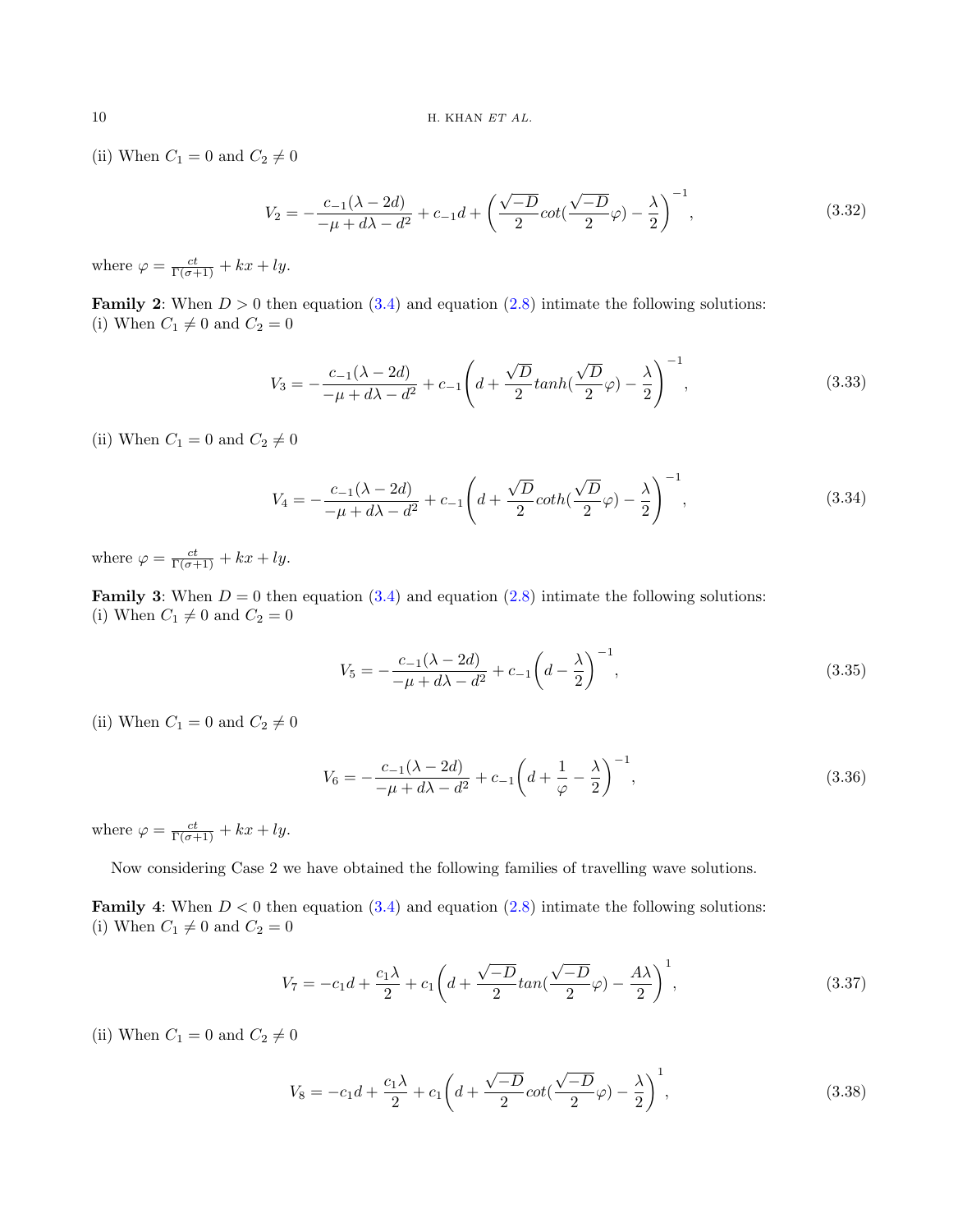where  $\varphi = \frac{-hc_1t}{\Gamma(\sigma+1)} + kx + ly.$ 

**Family 5:** When  $D > 0$  then equation  $(3.4)$  and equation  $(2.8)$  intimate the following solutions: (i) When  $C_1 \neq 0$  and  $C_2 = 0$ 

$$
V_9 = -c_1d + \frac{c_1\lambda}{2} + c_1\left(d + \frac{\sqrt{D}}{2}\tanh(\frac{\sqrt{D}}{2}\varphi) - \frac{\lambda}{2}\right)^1,\tag{3.39}
$$

(ii) When  $C_1 = 0$  and  $C_2 \neq 0$ 

$$
V_{10} = -c_1 d + \frac{c_1 \lambda}{2} + c_1 \lambda \left( d + \frac{\sqrt{D}}{2} \coth\left(\frac{\sqrt{D}}{2}\varphi\right) - \frac{\lambda}{2} \right)^1,\tag{3.40}
$$

where  $\varphi = \frac{-hc_1t}{\Gamma(\sigma+1)} + kx + ly.$ 

**Family 6:** When  $D = 0$  then equation [\(3.4\)](#page-4-3) and equation [\(2.8\)](#page-4-1) intimate the following solutions: (i) When  $C_1 \neq 0$  and  $C_2 = 0$ 

$$
V_{11} = -c_1 d + \frac{c_1 \lambda}{2} + c_1 \left( d - \frac{\lambda}{2} \right)^1,\tag{3.41}
$$

(ii) When  $C_1 = 0$  and  $C_2 \neq 0$ 

$$
V_{12} = -c_1 d + \frac{c_1 \lambda}{2} + c_1 \lambda \left( d + \frac{1}{\varphi} - \frac{\lambda}{2} \right)^1, \tag{3.42}
$$

where  $\varphi = \frac{-hc_1t}{\Gamma(\sigma+1)} + kx + ly.$ 

Now considering Case 3 we have obtained the following families of travelling wave solutions.

**Family 7:** When  $D < 0$  then equation  $(3.4)$  and equation  $(2.8)$  intimate the following solutions: (i) When  $C_1 \neq 0$  and  $C_2 = 0$ 

$$
V_{13} = c_{-1} \left( d + \frac{\sqrt{-D}}{2} \tan\left(\frac{\sqrt{-D}}{2}\varphi\right) + \frac{\lambda}{2} \right)^{-1} + c_0 + c_1 \left( d + \frac{\sqrt{-D}}{2} \tan\left(\frac{\sqrt{-D}}{2}\varphi\right) + \frac{\lambda}{2} \right),
$$
\n
$$
\tan\left(\frac{\sqrt{-D}}{2}\varphi\right) + \frac{\lambda}{2} \right),
$$
\n(3.43)

(ii) When  $C_1 = 0$  and  $C_2 \neq 0$ 

$$
V_{14} = c_{-1} \left( d + \frac{\sqrt{-D}}{2} \cot(\frac{\sqrt{-D}}{2}\varphi) + \frac{\lambda}{2} \right)^{-1} + c_0 + c_1 \left( d + \frac{\sqrt{-D}}{2} \cot(\frac{\sqrt{-D}}{2}\varphi) + \frac{\lambda}{2} \right),
$$
\n(3.44)

where  $\varphi = kx + ly$ .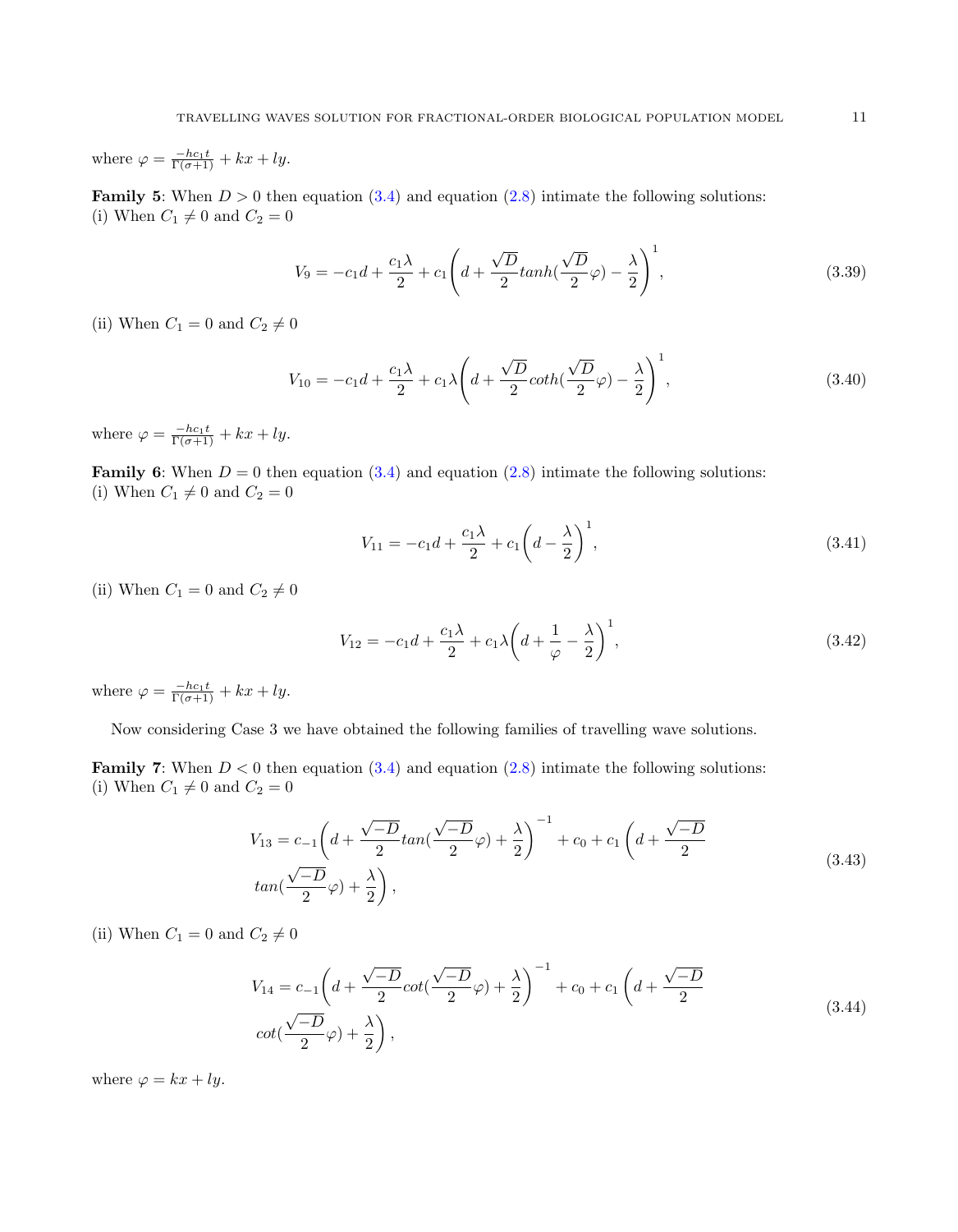**Family 8:** When  $D > 0$  then equation  $(3.4)$  and equation  $(2.8)$  intimate the following solutions: (i) When  $C_1 \neq 0$  and  $C_2 = 0$ 

$$
V_{15} = c_{-1} \left( d + \frac{\sqrt{D}}{2} \tanh(\frac{\sqrt{D}}{2}\varphi) + \frac{\lambda}{2} \right)^{-1} + c_0 + c_1 \left( d + \frac{\sqrt{-D}}{2} \tanh(\frac{\sqrt{D}}{2}(\varphi)) + \frac{\lambda}{2} \right),
$$
 (3.45)

(ii) When  $C_1=0$  and  $C_2\neq 0$ 

$$
V_{16} = c_{-1} \left( d + \frac{\sqrt{D}}{2} \coth(\frac{\sqrt{D}}{2}\varphi) + \frac{\lambda}{2} \right)^{-1} + c_0 + c_1 \left( d + \frac{\sqrt{D}}{2} \coth(\frac{\sqrt{D}}{2}(\varphi)) + \frac{\lambda}{2} \right),
$$
(3.46)

where  $\varphi = kx + ly$ .

**Family 9:** When  $D = 0$  then equation [\(3.4\)](#page-4-3) and equation [\(2.8\)](#page-4-1) intimate the following solutions: (i) When  $C_1 \neq 0$  and  $C_2 = 0$ 

$$
V_{17} = c_{-1} \left( d + \frac{\lambda}{2} \right)^{-1} + c_0 + c_1 \left( d + \frac{\lambda}{2} \right), \tag{3.47}
$$

(ii) When  $C_1 = 0$  and  $C_2 \neq 0$ 

$$
V_{18} = c_{-1} \left( d + \frac{1}{\varphi} - \frac{\lambda}{2} \right)^{-1} + c_0 + c_1 \left( d + \frac{1}{\varphi} - \frac{\lambda}{2} \right),\tag{3.48}
$$

where  $\varphi = kx + ly$ .

Now considering Case 4 we have obtained the following families of travelling wave solutions.

**Family 10:** When  $D < 0$  then equation [\(3.4\)](#page-4-3) and equation [\(2.8\)](#page-4-1) intimate the following solutions: (i) When  $C_1 \neq 0$  and  $C_2 = 0$ 

$$
V_{19} = \left(-\mu c_1 + \frac{\lambda^2 c_1}{4}\right) \left(d + \frac{\sqrt{-D}}{2} \tan\left(\frac{\sqrt{-D}}{2}\varphi\right) + \frac{\lambda}{2}\right)^{-1} + c_1 \left(d + \frac{\sqrt{-D}}{2} \tan\left(\frac{\sqrt{-D}}{2}\varphi\right) + \frac{\lambda}{2}\right),
$$
\n(3.49)

(ii) When  $C_1 = 0$  and  $C_2 \neq 0$ 

$$
V_{20} = (-\mu c_1 + \frac{\lambda^2 c_1}{4}) \left( d + \frac{\sqrt{-D}}{2} \cot(\frac{\sqrt{-D}}{2}\varphi) + \frac{\lambda}{2} \right)^{-1} + c_1 \left( d + \frac{\sqrt{-D}}{2} \cot(\frac{\sqrt{-D}}{2}\varphi) + \frac{\lambda}{2} \right),
$$
(3.50)

where  $\varphi = \frac{-hc_1t}{\Gamma(\sigma+1)} + kx + ly.$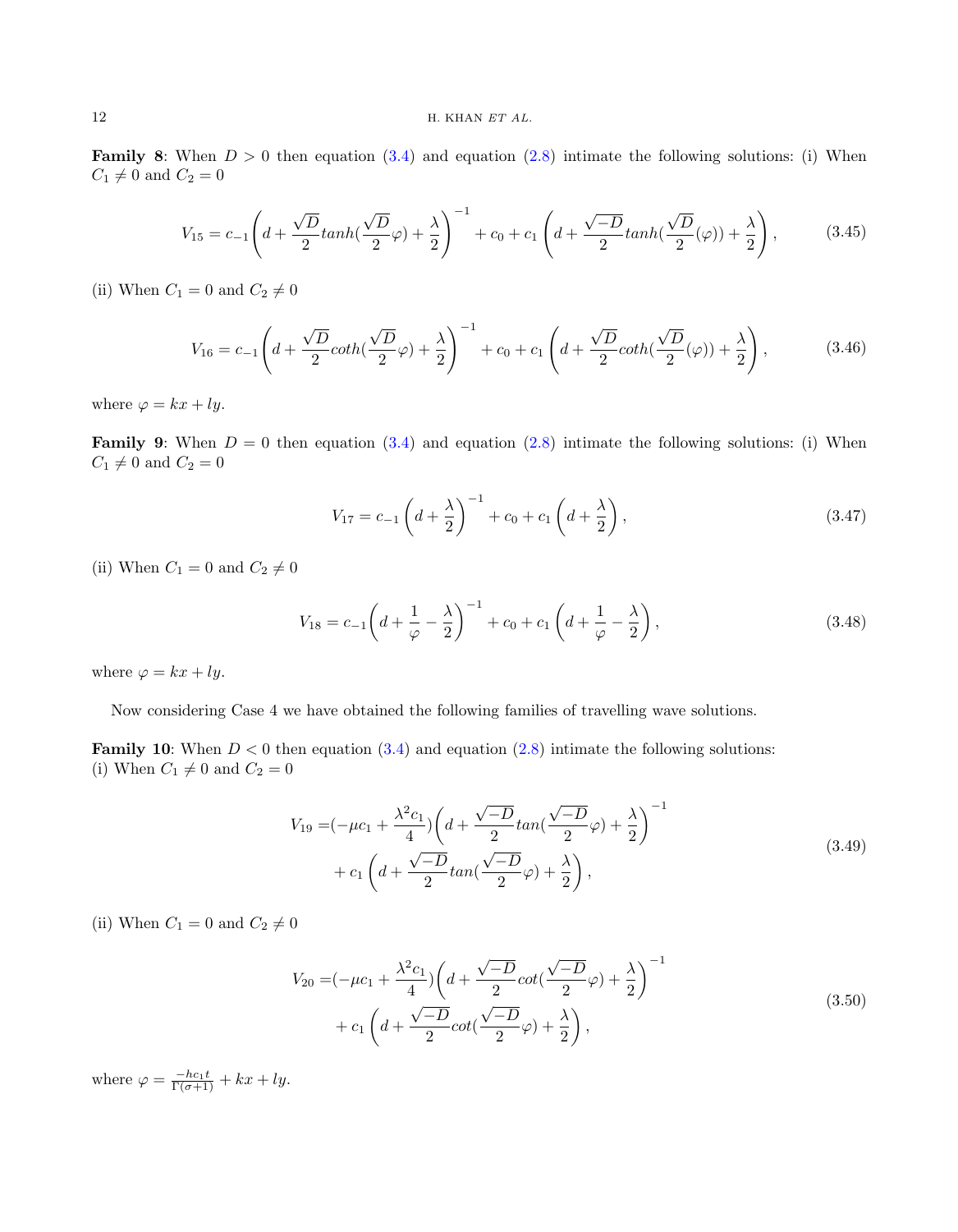**Family 11:** When  $D > 0$  then equation [\(3.4\)](#page-4-3) and equation [\(2.8\)](#page-4-1) intimate the following solutions: (i) When  $C_1 \neq 0$  and  $C_2 = 0$ 

$$
V_{21} = \left(-\mu c_1 + \frac{\lambda^2 c_1}{4}\right) \left(d + \frac{\sqrt{D}}{2} \tanh\left(\frac{\sqrt{D}}{2}\varphi\right) + \frac{\lambda}{2}\right)^{-1} + c_1 \left(d + \frac{\sqrt{-D}}{2} \tanh\left(\frac{\sqrt{D}}{2}(\varphi)\right) + \frac{\lambda}{2}\right),
$$
\n(3.51)

(ii) When  $C_1 = 0$  and  $C_2 \neq 0$ 

$$
V_{22} = \left(-\mu c_1 + \frac{\lambda^2 c_1}{4}\right) \left(d + \frac{\sqrt{D}}{2} \coth\left(\frac{\sqrt{D}}{2}\varphi\right) + \frac{\lambda}{2}\right)^{-1} + c_1 \left(d + \frac{\sqrt{D}}{2} \coth\left(\frac{\sqrt{D}}{2}(\varphi)\right) + \frac{\lambda}{2}\right),
$$
\n(3.52)

where  $\varphi = \frac{-hc_1t}{\Gamma(\sigma+1)} + kx + ly.$ 

**Family 12:** When  $D = 0$  then equation [\(3.4\)](#page-4-3) and equation [\(2.8\)](#page-4-1) intimate the following solutions: (i) When  $C_1 \neq 0$  and  $C_2 = 0$ 

$$
V_{23} = (-\mu c_1 + \frac{\lambda^2 c_1}{4}) \left( d + \frac{\lambda}{2} \right)^{-1} + c_1 \left( d + \frac{\lambda}{2} \right), \tag{3.53}
$$

(ii) When  $C_1 = 0$  and  $C_2 \neq 0$ 

$$
V_{24} = -(\mu c_1 + \frac{\lambda^2 c_1}{4}) \left( d + \frac{1}{\varphi} - \frac{\lambda}{2} \right)^{-1} + c_1 \left( d + \frac{1}{\varphi} - \frac{\lambda}{2} \right),\tag{3.54}
$$

where  $\varphi = \frac{-hc_1t}{\Gamma(\sigma+1)} + kx + ly.$ 

# 3.4. Problem 2

Consider the second biological population model given in equation [\(1.3\)](#page-2-1):

$$
v_t^{\sigma}(t, x, y) = v_{xx}^2(t, x, y) + v_{yy}^2(t, x, y) + v(1 - rv),
$$
\n(3.55)

applying the transformation of the form

$$
v(t, x, y) = v(\varphi) \quad where \quad \varphi = \frac{ct}{\Gamma(\sigma + 1)} + kx + ly,
$$
\n(3.56)

the following non-linear ODE is yielded,

<span id="page-12-0"></span>
$$
cV' - V(1 - rV) = 0 \tag{3.57}
$$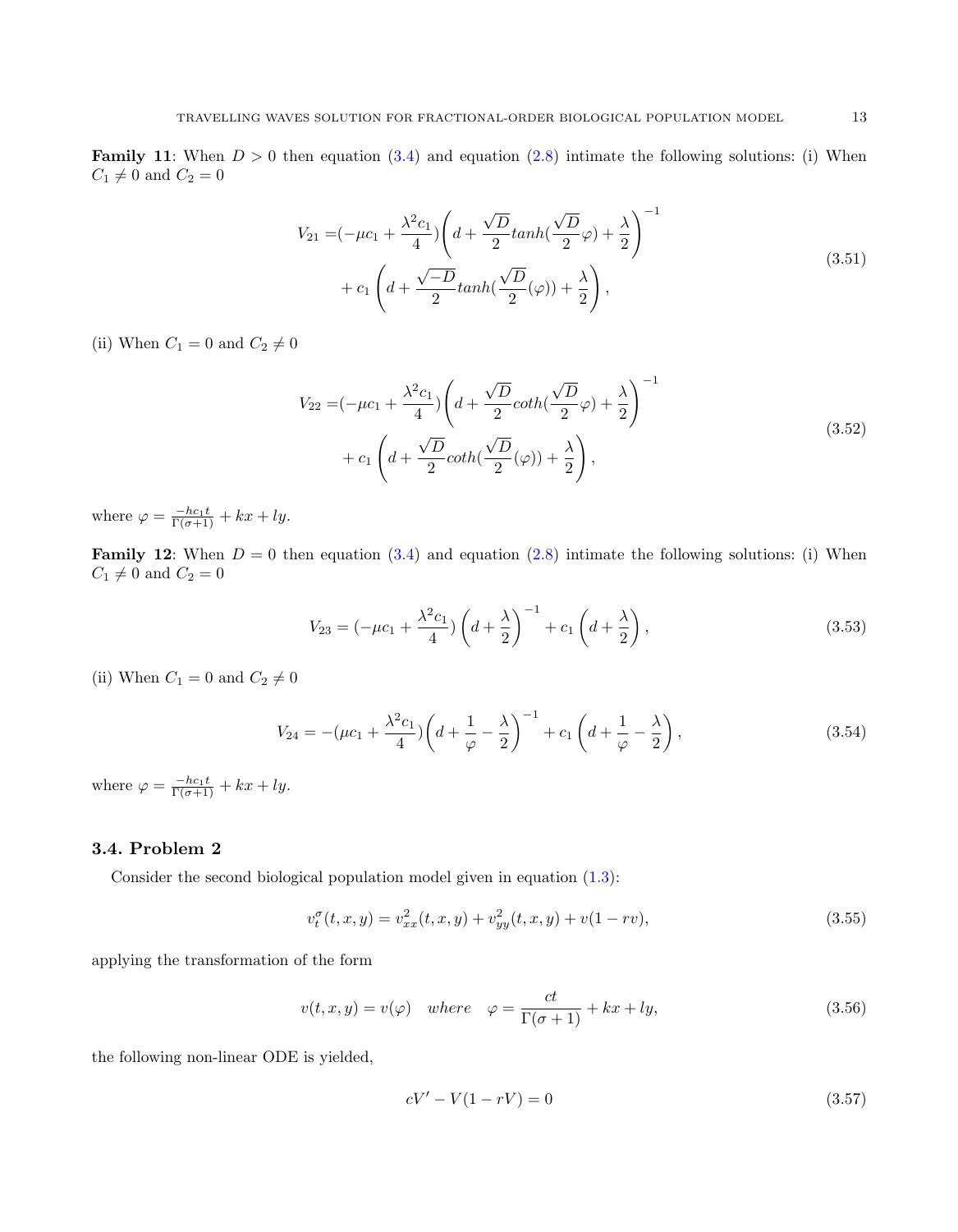Balancing  $cV'$  with  $V^2$  with the help of equation  $(2.6)$  we get  $n = 1$ .

#### 3.5. Application of extended  $(\frac{G'}{G})$  $\frac{G}{G}$ )-expansion method

Putting  $n = 1$  in equation [\(2.4\)](#page-3-3) we get the following  $\frac{G'}{G}$  $\frac{G}{G}$  for equation [\(3.57\)](#page-12-0):

<span id="page-13-0"></span>
$$
V(\varphi) = c_{-1} \left( \frac{G'(\varphi)}{G(\varphi)} \right)^{-1} + c_0 + c_1 \left( \frac{G'(\varphi)}{G(\varphi)} \right)^1, \tag{3.58}
$$

where  $c_{-1}$ ,  $c_0$  and  $c_1$  are constants to be determined. Now putting equation [\(3.58\)](#page-13-0) into equation [\(3.57\)](#page-12-0) with the help of equation [\(2.7\)](#page-3-5) we get a polynomial in  $\frac{G'(\varphi)}{G(\varphi)}$  $\frac{G(\varphi)}{G(\varphi)}$ . By coefficient comparison in the polynomial we get a system of algebraic equations. Solving this system with the help of Maple for  $c_{-1}$ ,  $c_0$ ,  $c_1$ ,  $c$ ,  $\lambda$ ,  $k$  and  $\mu$  we get the following cases of solutions:

Case 1:

$$
c_0 = c_0, c_1 = 0, c_{-1} = c_{-1}, c = -\frac{c_0(-1 + c_0r)}{c_{-1}}, \lambda = \frac{c_{-1}(-1 + 2c_0r)}{c_0(-1 + c_0r)},
$$
  
\n
$$
\mu = \frac{c_{-1}^2r}{c_0(-1 + c_0r)}, k = il.
$$
\n(3.59)

Case 2:

$$
c_0 = c_0, c_1 = c_1, c_{-1} = 0, c = c_1 r, r \neq 0, \lambda = \frac{-1 + 2c_0 r}{c}, \mu = \frac{c_0 (-1 + c_0 r)}{c_1^2 r},
$$
  
(3.60)  

$$
k = il.
$$

Case 3:

$$
c_0 = \frac{1}{2r}, c_1 = \frac{1}{16c_{-1}r^2}, c_{-1} = c_{-1}, c = \frac{1}{16c_{-1}r}, \lambda = 0, \mu = -16r^2, r \neq 0
$$
\n(3.61)

where  $i = \sqrt{-1}$  in above cases.

Now considering Case 1 we have obtained the following families of travelling wave solutions.

**Family 1:** When  $D < 0$  then then equation  $(3.58)$  and equation  $(2.8)$  intimate the following solutions: (i) When  $C_1 \neq 0$  and  $C_2 = 0$ 

$$
V_1 = c_0 + c_{-1} \left( \frac{\sqrt{-D}}{2} \tan(\frac{\sqrt{-D}}{2} \varphi) - \frac{A\lambda}{2} \right)^{-1}, \tag{3.62}
$$

(ii) When  $C_1 = 0$  and  $C_2 \neq 0$ 

$$
V_2 = c_0 + c_{-1} \left( \frac{\sqrt{-D}}{2} \cot(\frac{\sqrt{-D}}{2}\varphi) - \frac{\lambda}{2} \right)^{-1},
$$
\n(3.63)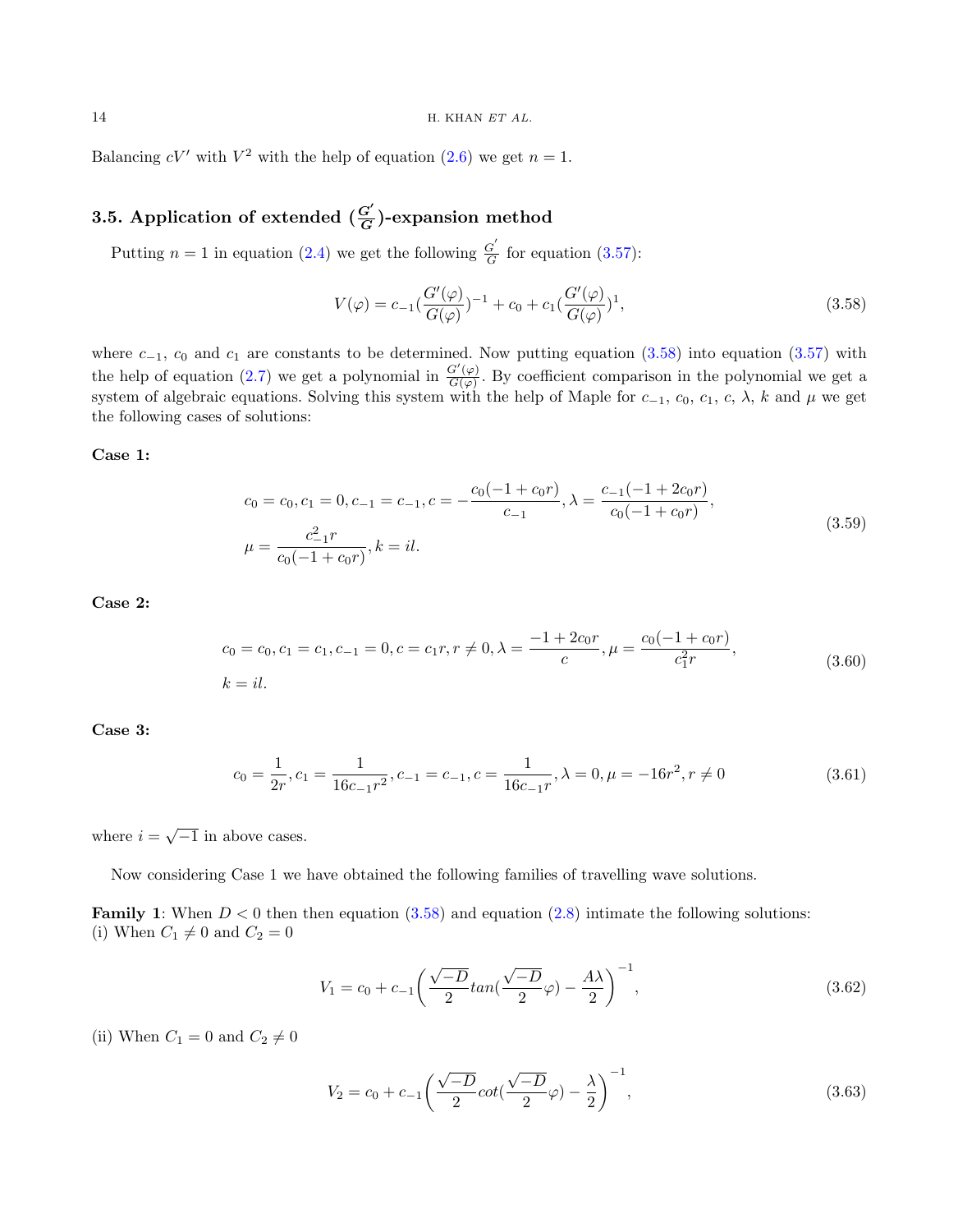where 
$$
\varphi = \frac{-\frac{c_0(-1+c_0r)}{c-1}t}{\Gamma(\sigma+1)} + kx + ly.
$$

**Family 2:** When  $D > 0$  then equation [\(3.58\)](#page-13-0) and equation [\(2.8\)](#page-4-1) intimate the following solutions: (i) When  $C_1 \neq 0$  and  $C_2 = 0$ 

$$
V_3 = c_0 + c_{-1} \left( \frac{\sqrt{D}}{2} \tanh(\frac{\sqrt{D}}{2} \varphi) - \frac{\lambda}{2} \right)^{-1},
$$
\n(3.64)

(ii) When  $C_1 = 0$  and  $C_2 \neq 0$ 

$$
V_4 = c_0 + c_{-1} \left( \frac{\sqrt{D}}{2} \coth(\frac{\sqrt{D}}{2}\varphi) - \frac{\lambda}{2} \right)^{-1},
$$
\n(3.65)

where  $\varphi = \frac{-\frac{c_0(-1+c_0r)}{c-1}t}{\Gamma(\sigma+1)} + kx + ly.$ 

**Family 3:** When  $D = 0$  then equation [\(3.58\)](#page-13-0) and equation [\(2.8\)](#page-4-1) intimate the following solutions: (i) When  $C_1 \neq 0$  and  $C_2 = 0$ 

$$
V_5 = c_0 + c_{-1} \left( -\frac{\lambda}{2} \right)^{-1}, \tag{3.66}
$$

(ii) When  $C_1 = 0$  and  $C_2 \neq 0$ 

$$
V_6 = c_0 + c_{-1} \left(\frac{1}{\varphi} - \frac{\lambda}{2}\right)^{-1},\tag{3.67}
$$

where  $\varphi = \frac{-\frac{c_0(-1+c_0r)}{c-1}t}{\Gamma(\sigma+1)} + kx + ly.$ 

Now considering Case 2 we have obtained the following families of travelling wave solutions.

**Family 4:** When  $D < 0$  then equation  $(3.58)$  and equation  $(2.8)$  intimate the following solutions: (i) When  $C_1 \neq 0$  and  $C_2 = 0$ 

$$
V_7 = c_0 + c_1 \left(\frac{\sqrt{-D}}{2} \tan\left(\frac{\sqrt{-D}}{2}\varphi\right) - \frac{A\lambda}{2}\right)^1, \tag{3.68}
$$

(ii) When  $C_1 = 0$  and  $C_2 \neq 0$ 

$$
V_8 = c_0 + c_1 \left(\frac{\sqrt{-D}}{2} \cot\left(\frac{\sqrt{-D}}{2}\varphi\right) - \frac{\lambda}{2}\right)^1,\tag{3.69}
$$

where  $\varphi = \frac{c_1 r t}{\Gamma(\sigma + 1)} + kx + ly$ .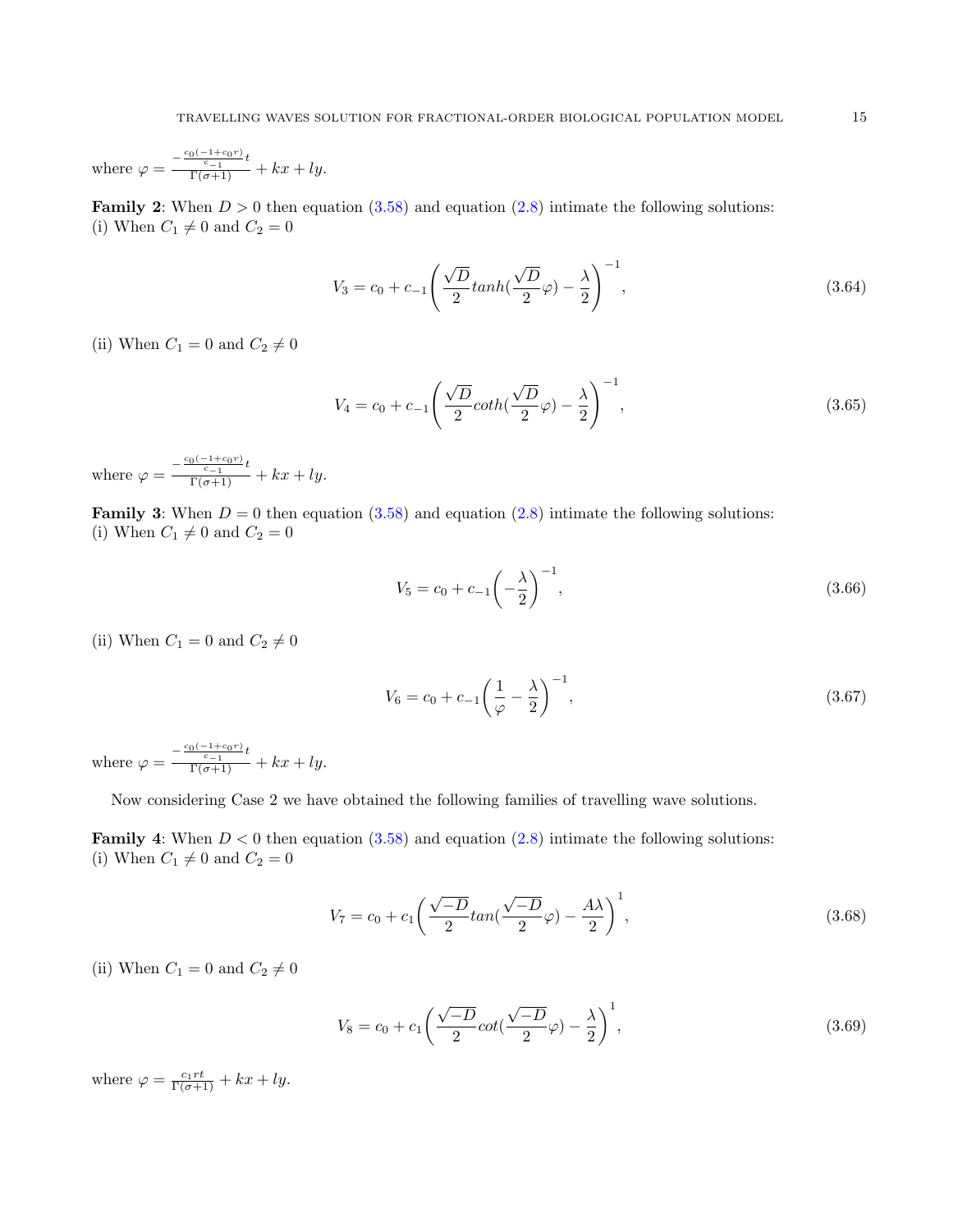**Family 5:** When  $D > 0$  then equation [\(3.58\)](#page-13-0) and equation [\(2.8\)](#page-4-1) intimate the following solutions: (i) When  $C_1 \neq 0$  and  $C_2 = 0$ 

$$
V_9 = c_0 + c_1 \left(\frac{\sqrt{D}}{2} \tanh\left(\frac{\sqrt{D}}{2}\varphi\right) - \frac{\lambda}{2}\right)^1,\tag{3.70}
$$

(ii) When  $C_1 = 0$  and  $C_2 \neq 0$ 

$$
V_{10} = c_0 + c_1 \lambda \left( \frac{\sqrt{D}}{2} \coth(\frac{\sqrt{D}}{2}\varphi) - \frac{\lambda}{2} \right)^1, \tag{3.71}
$$

where  $\varphi = \frac{c_1 r t}{\Gamma(\sigma + 1)} + kx + ly$ .

**Family 6:** When  $D = 0$  then equation [\(3.58\)](#page-13-0) and equation [\(2.8\)](#page-4-1) intimate the following solutions: (i) When  $C_1 \neq 0$  and  $C_2 = 0$ 

$$
V_{11} = c_0 + c_1 \left(-\frac{\lambda}{2}\right)^1,\tag{3.72}
$$

(ii) When  $C_1 = 0$  and  $C_2 \neq 0$ 

$$
V_{12} = c_0 + c_1 \lambda \left(\frac{1}{\varphi} - \frac{\lambda}{2}\right)^1,\tag{3.73}
$$

where  $\varphi = \frac{c_1 r t}{\Gamma(\sigma + 1)} + kx + ly$ .

Now considering Case 3 we have obtained the following families of travelling wave solutions.

**Family 7:** When  $D < 0$  then equation [\(3.58\)](#page-13-0) and equation [\(2.8\)](#page-4-1) intimate the following solutions: (i) When  $C_1 \neq 0$  and  $C_2 = 0$ 

$$
V_{13} = c_{-1} \left( \frac{\sqrt{-D}}{2} \tan(\frac{\sqrt{-D}}{2}\varphi) + \frac{\lambda}{2} \right)^{-1} + \frac{1}{2r} + \frac{1}{16c_{-1}r^2} \left( \frac{\sqrt{-D}}{2} \tan(\frac{\sqrt{-D}}{2}\varphi) + \frac{\lambda}{2} \right),
$$
\n(3.74)

(ii) When  $C_1 = 0$  and  $C_2 \neq 0$ 

$$
V_{14} = c_{-1} \left( \frac{\sqrt{-D}}{2} \cot \left( \frac{\sqrt{-D}}{2} \varphi \right) + \frac{\lambda}{2} \right)^{-1} + \frac{1}{2r} + \frac{1}{16c_{-1}r^2} \left( \frac{\sqrt{-D}}{2} \cot \left( \frac{\sqrt{-D}}{2} \varphi \right) + \frac{\lambda}{2} \right),
$$
\n(3.75)

where  $\varphi = \frac{\frac{1}{16c-1r}t}{\Gamma(\sigma+1)} + kx + ly.$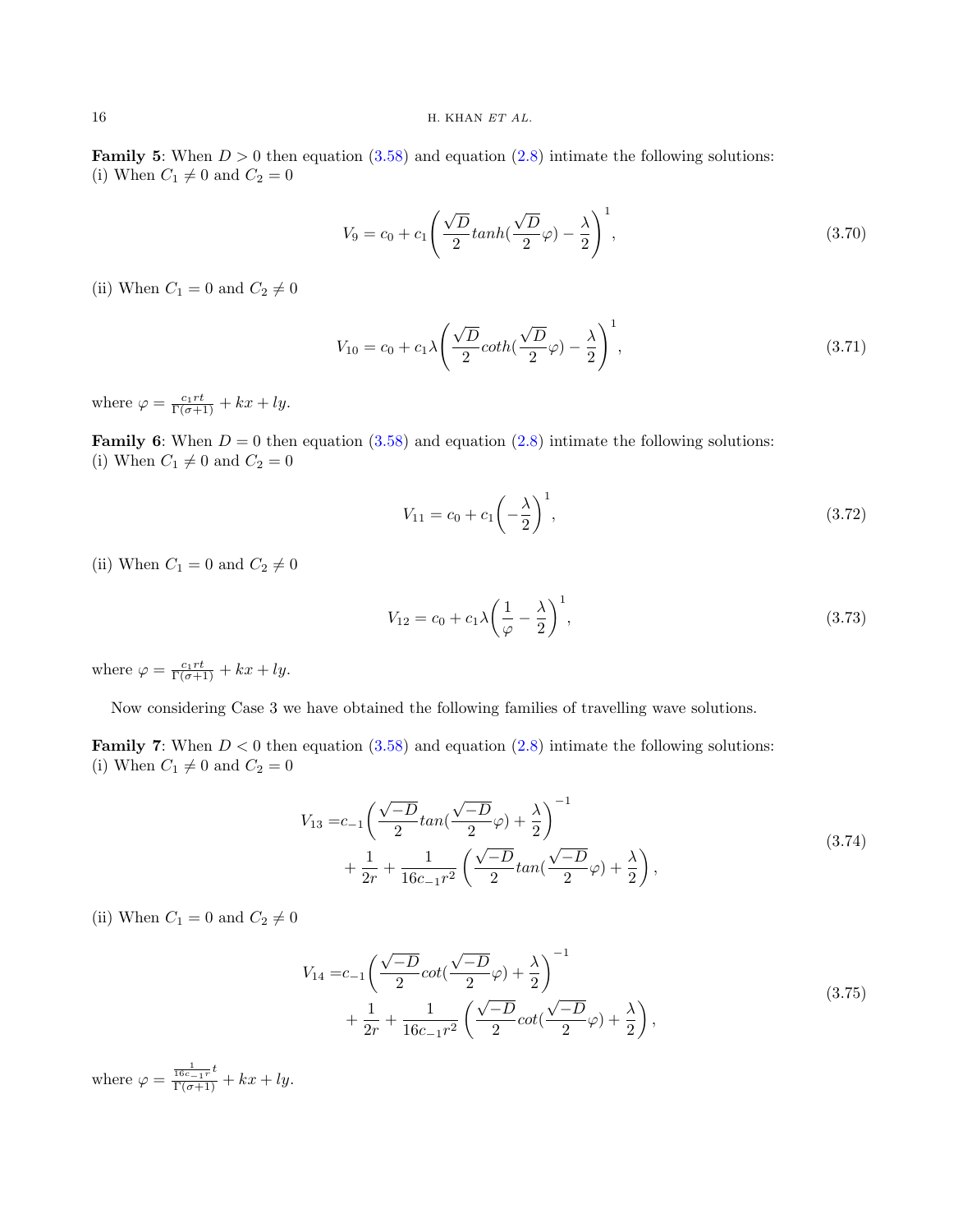**Family 8:** When  $D > 0$  then equation [\(3.58\)](#page-13-0) and equation [\(2.8\)](#page-4-1) intimate the following solutions: (i) When  $C_1 \neq 0$  and  $C_2 = 0$ 

$$
V_{15} = c_{-1} \left( \frac{\sqrt{D}}{2} \tanh(\frac{\sqrt{D}}{2}\varphi) + \frac{\lambda}{2} \right)^{-1} + \frac{1}{2r} + \frac{1}{16c_{-1}r^{2}} \left( \frac{\sqrt{-D}}{2} \tanh(\frac{\sqrt{D}}{2}(\varphi)) + \frac{\lambda}{2} \right),
$$
\n(3.76)

(ii) When  $C_1 = 0$  and  $C_2 \neq 0$ 

$$
V_{16} = c_{-1} \left( \frac{\sqrt{D}}{2} \coth(\frac{\sqrt{D}}{2}\varphi) + \frac{\lambda}{2} \right)^{-1} + \frac{1}{2r} + \frac{1}{16c_{-1}r^2} \left( \frac{\sqrt{D}}{2} \coth(\frac{\sqrt{D}}{2}(\varphi)) + \frac{\lambda}{2} \right),
$$
\n(3.77)

where  $\varphi = \frac{\frac{1}{16c-1r}t}{\Gamma(\sigma+1)} + kx + ly.$ 

#### 3.6. Application of Generalized  $(\frac{G'}{G})$  $\frac{G}{G}$ )-expansion method

Putting  $n = 1$  in equation [\(2.5\)](#page-3-4) we get the following  $\frac{G}{G}$  $\frac{G}{G}$  solution for equation [\(3.57\)](#page-12-0):

<span id="page-16-0"></span>
$$
V(\varphi) = c_{-1}(d + \frac{G'(\varphi)}{G(\varphi)})^{-1} + c_0 + c_1(d + \frac{G'(\varphi)}{G(\varphi)})^1,
$$
\n(3.78)

where  $c_{-1}$ ,  $c_0$ , d and  $c_1$  are constants to be determined. Now putting equation [\(3.78\)](#page-16-0) into equation [\(3.57\)](#page-12-0) with the help of equation [\(2.7\)](#page-3-5) we get a polynomial in  $\frac{G'(\varphi)}{G(\varphi)}$  $\frac{G(\varphi)}{G(\varphi)}$ . By coefficient comparison in the polynomial we get a system of algebraic equations. Solving this system with the help of Maple for  $c_{-1}$ ,  $c_0$ ,  $c_1$ ,  $c$ ,  $\lambda$ ,  $d$ ,  $k$  and  $\nu$  we get the following cases of solutions:

Case 1:

$$
c_0 = c_0, c_1 = 0, c_{-1} = c_{-1}, c = -\frac{c_0(-1 + c_0r)}{c_{-1}}, d = d
$$
  
\n
$$
\lambda = \frac{c_{-1}(-1 + 2c_0r)}{c_0(-1 + c_0r)}, \mu = \frac{c_{-1}^2r}{c_0(-1 + c_0r)}, k = il.
$$
\n(3.79)

Case 2:

$$
c_0 = c_0, c_1 = c_1, c_{-1} = 0, c = c_1 r, r \neq 0, d = d
$$
  
\n
$$
\lambda = \frac{-1 + 2c_0 r}{c}, \mu = \frac{c_0(-1 + c_0 r)}{c_1^2 r}, k = il.
$$
\n(3.80)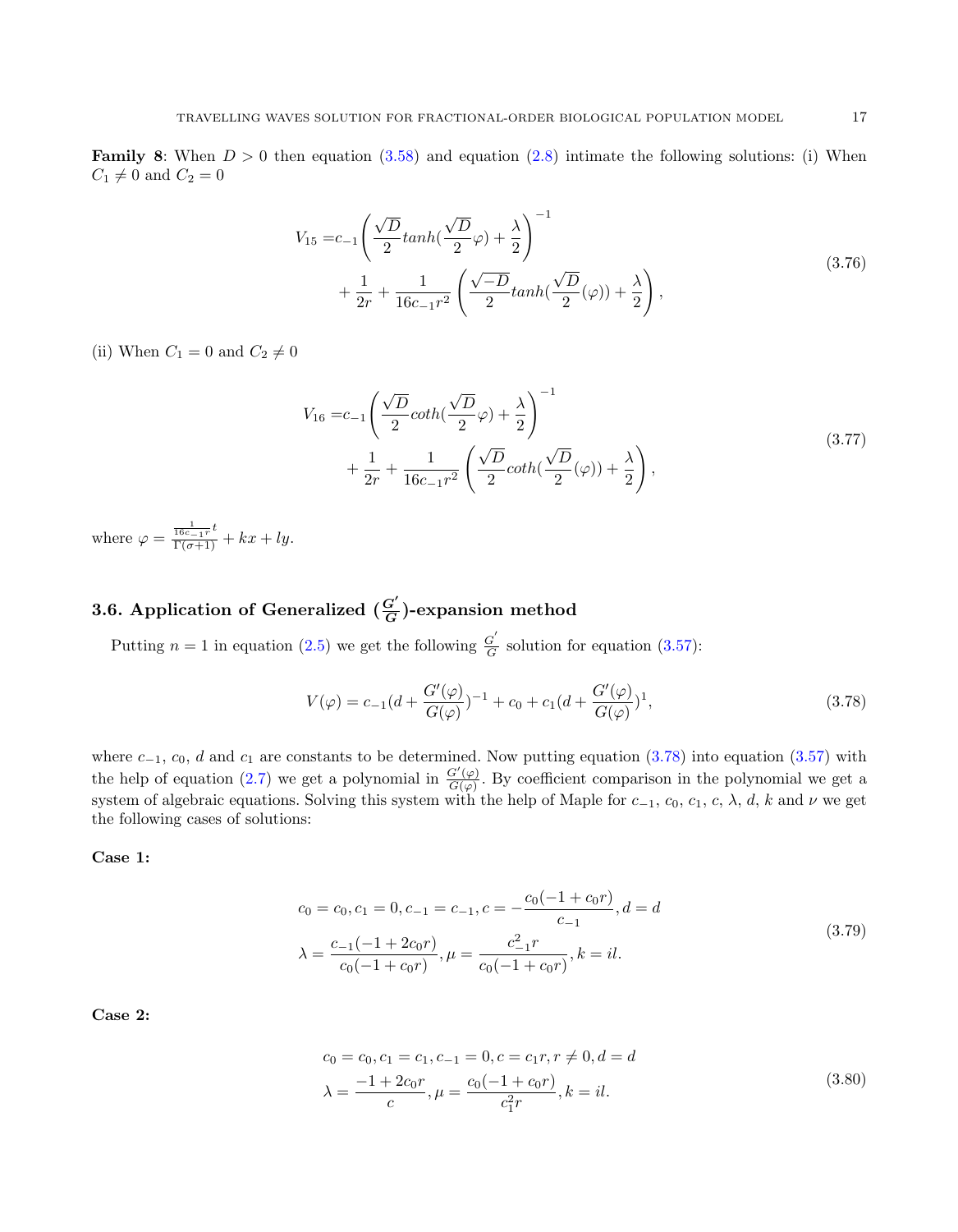Case 3:

$$
c_0 = \frac{1}{2r}, c_1 = \frac{1}{16c_{-1}r^2}, c_{-1} = c_{-1}, c = \frac{1}{16c_{-1}r}.
$$
  
\n
$$
\lambda = 0, \mu = -16r^2, r \neq 0, d = d
$$
\n(3.81)

where  $i = \sqrt{-1}$  in above cases.

Now considering Case 1 we have obtained the following families of travelling wave solutions.

**Family 1:** When  $D < 0$  then equation  $(3.78)$  and equation  $(2.8)$  intimate the following solutions: (i) When  $C_1 \neq 0$  and  $C_2 = 0$ 

$$
V_1 = c_0 + c_{-1} \left( d + \frac{\sqrt{-D}}{2} \tan\left(\frac{\sqrt{-D}}{2}\varphi\right) - \frac{A\lambda}{2} \right)^{-1},\tag{3.82}
$$

(ii) When  $C_1 = 0$  and  $C_2 \neq 0$ 

$$
V_2 = c_0 + c_{-1} \left( d + \frac{\sqrt{-D}}{2} \cot\left(\frac{\sqrt{-D}}{2}\varphi\right) - \frac{\lambda}{2} \right)^{-1},\tag{3.83}
$$

where  $\varphi = \frac{-\frac{c_0(-1+c_0r)}{c-1}t}{\Gamma(\sigma+1)} + kx + ly.$ 

**Family 2:** When  $D > 0$  then equation  $(3.78)$  and equation  $(2.8)$  intimate the following solutions: (i) When  $C_1 \neq 0$  and  $C_2 = 0$ 

$$
V_3 = c_0 + c_{-1} \left( d + \frac{\sqrt{D}}{2} \tanh(\frac{\sqrt{D}}{2}\varphi) - \frac{\lambda}{2} \right)^{-1},
$$
\n(3.84)

(ii) When  $C_1 = 0$  and  $C_2 \neq 0$ 

$$
V_4 = c_0 + c_{-1} \left( d + \frac{\sqrt{D}}{2} \coth(\frac{\sqrt{D}}{2}\varphi) - \frac{\lambda}{2} \right)^{-1},
$$
\n(3.85)

where  $\varphi = \frac{-\frac{c_0(-1+c_0r)}{c-1}t}{\Gamma(\sigma+1)} + kx + ly.$ 

**Family 3:** When  $D = 0$  then equation [\(3.78\)](#page-16-0) and equation [\(2.8\)](#page-4-1) intimate the following solutions: (i) When  $C_1 \neq 0$  and  $C_2 = 0$ 

$$
V_5 = c_0 + c_{-1} \left( d - \frac{\lambda}{2} \right)^{-1}, \tag{3.86}
$$

(ii) When  $C_1 = 0$  and  $C_2 \neq 0$ 

$$
V_6 = c_0 + c_{-1} \left( d + \frac{1}{\varphi} - \frac{\lambda}{2} \right)^{-1},\tag{3.87}
$$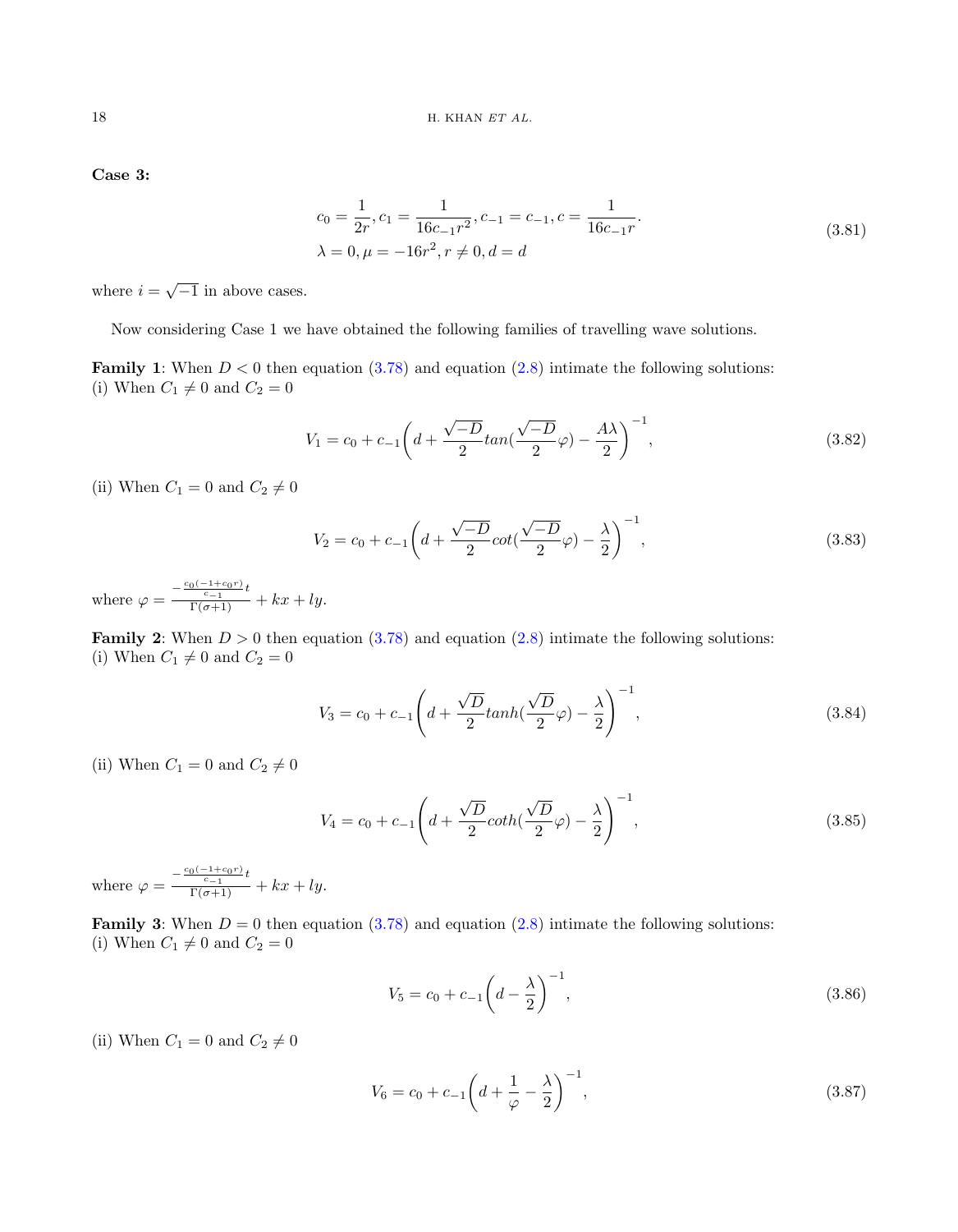where 
$$
\varphi = \frac{-\frac{c_0(-1+c_0r)}{c-1}t}{\Gamma(\sigma+1)} + kx + ly.
$$

Now considering Case 2 we have obtained the following families of travelling wave solutions.

**Family 4:** When  $D < 0$  then equation  $(3.78)$  and equation  $(2.8)$  intimate the following solutions: (i) When  $C_1 \neq 0$  and  $C_2 = 0$ 

$$
V_7 = c_0 + c_1 \left( d + \frac{\sqrt{-D}}{2} \tan\left(\frac{\sqrt{-D}}{2}\varphi\right) - \frac{A\lambda}{2} \right)^1, \tag{3.88}
$$

(ii) When  $C_1 = 0$  and  $C_2 \neq 0$ 

$$
V_8 = c_0 + c_1 \left( d + \frac{\sqrt{-D}}{2} \cot\left(\frac{\sqrt{-D}}{2}\varphi\right) - \frac{\lambda}{2} \right)^1, \tag{3.89}
$$

where  $\varphi = \frac{c_1 r t}{\Gamma(\sigma + 1)} + kx + ly$ .

**Family 5:** When  $D > 0$  then equation  $(3.78)$  and equation  $(2.8)$  intimate the following solutions: (i) When  $C_1 \neq 0$  and  $C_2 = 0$ 

$$
V_9 = c_0 + c_1 \left( d + \frac{\sqrt{D}}{2} \tanh\left(\frac{\sqrt{D}}{2}\varphi\right) - \frac{\lambda}{2} \right)^1,\tag{3.90}
$$

(ii) When  $C_1 = 0$  and  $C_2 \neq 0$ 

$$
V_{10} = c_0 + c_1 \lambda \left( d + \frac{\sqrt{D}}{2} \coth\left(\frac{\sqrt{D}}{2}\varphi\right) - \frac{\lambda}{2} \right)^1,\tag{3.91}
$$

where  $\varphi = \frac{c_1 r t}{\Gamma(\sigma + 1)} + kx + ly$ .

**Family 6:** When  $D = 0$  then equation [\(3.78\)](#page-16-0) and equation [\(2.8\)](#page-4-1) intimate the following solutions: (i) When  $C_1 \neq 0$  and  $C_2 = 0$ 

$$
V_{11} = c_0 + c_1 \left( d - \frac{\lambda}{2} \right)^1,\tag{3.92}
$$

(ii) When 
$$
C_1 = 0
$$
 and  $C_2 \neq 0$ 

$$
V_{12} = c_0 + c_1 \lambda \left( d + \frac{1}{\varphi} - \frac{\lambda}{2} \right)^1,\tag{3.93}
$$

where  $\varphi = \frac{c_1 r t}{\Gamma(\sigma + 1)} + kx + ly$ .

Now considering Case 3 we have obtained the following families of travelling wave solutions.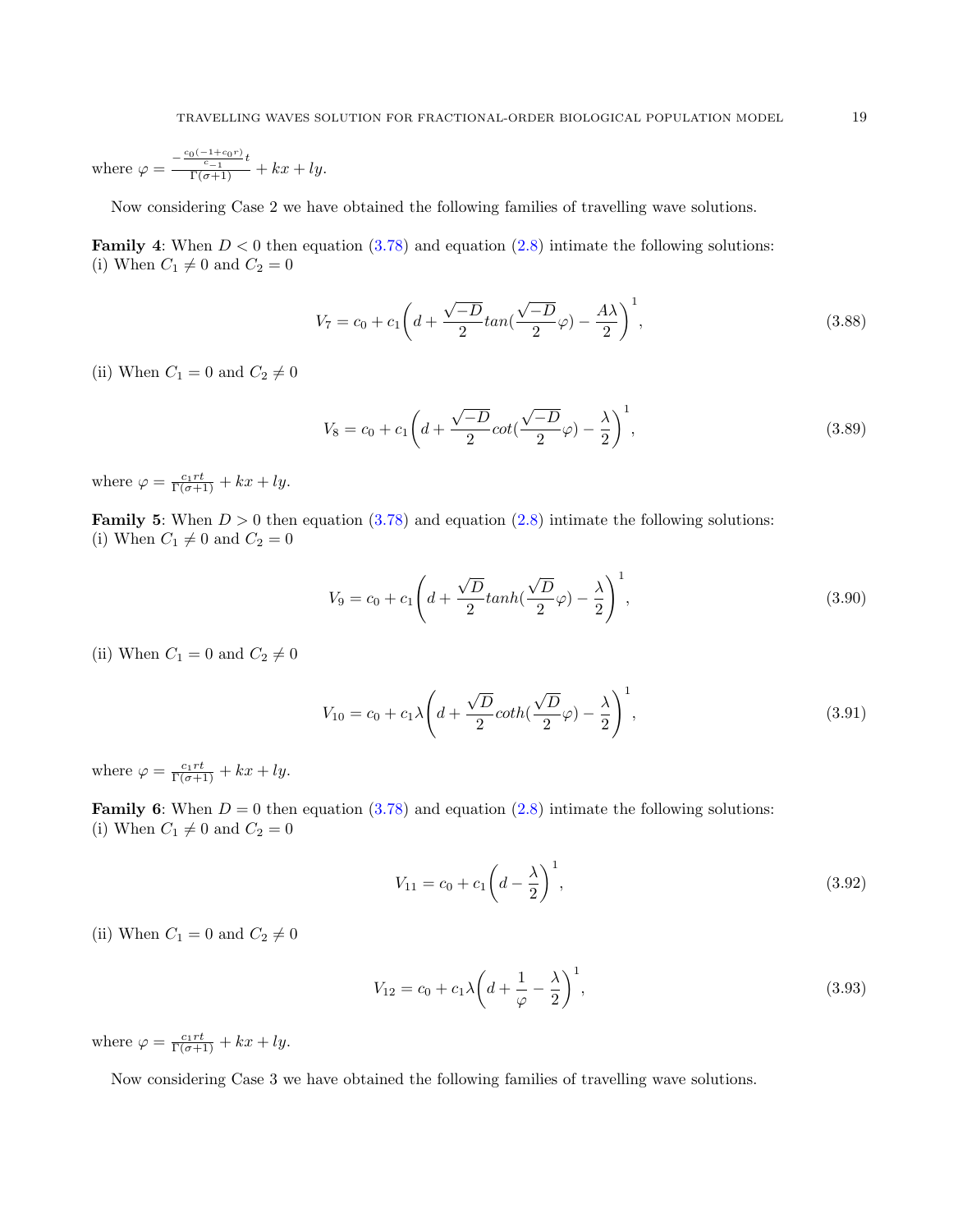**Family 7:** When  $D < 0$  then equation  $(3.78)$  and equation  $(2.8)$  intimate the following solutions: (i) When  $C_1 \neq 0$  and  $C_2 = 0$ 

$$
V_{13} = c_{-1} \left( d + \frac{\sqrt{-D}}{2} \tan\left(\frac{\sqrt{-D}}{2}\varphi\right) + \frac{\lambda}{2} \right)^{-1} + \frac{1}{2r} + \frac{1}{16c_{-1}r^2} \left( d + \frac{\sqrt{-D}}{2} \tan\left(\frac{\sqrt{-D}}{2}\varphi\right) + \frac{\lambda}{2} \right),
$$
\n(3.94)

(ii) When  $C_1 = 0$  and  $C_2 \neq 0$ 

$$
V_{14} = c_{-1} \left( d + \frac{\sqrt{-D}}{2} \cot\left(\frac{\sqrt{-D}}{2}\varphi\right) + \frac{\lambda}{2} \right)^{-1} + \frac{1}{2r} + \frac{1}{16c_{-1}r^2} \left( d + \frac{\sqrt{-D}}{2} \cot\left(\frac{\sqrt{-D}}{2}\varphi\right) + \frac{\lambda}{2} \right),
$$
\n(3.95)

where  $\varphi = \frac{\frac{1}{16c-1r}t}{\Gamma(\sigma+1)} + kx + ly.$ 

**Family 8:** When  $D > 0$  then equation [\(3.78\)](#page-16-0) and equation [\(2.8\)](#page-4-1) intimate the following solutions: (i) When  $C_1 \neq 0$  and  $C_2 = 0$ 

$$
V_{15} = c_{-1} \left( d + \frac{\sqrt{D}}{2} \tanh(\frac{\sqrt{D}}{2} \varphi) + \frac{\lambda}{2} \right)^{-1} + \frac{1}{2r} + \frac{1}{16c_{-1}r^{2}} \left( d + \frac{\sqrt{-D}}{2} \tanh(\frac{\sqrt{D}}{2} (\varphi)) + \frac{\lambda}{2} \right),
$$
\n(3.96)

(ii) When  $C_1 = 0$  and  $C_2 \neq 0$ 

$$
V_{16} = c_{-1} \left( d + \frac{\sqrt{D}}{2} \coth(\frac{\sqrt{D}}{2}\varphi) + \frac{\lambda}{2} \right)^{-1} + \frac{1}{2r} + \frac{1}{16c_{-1}r^{2}} \left( d + \frac{\sqrt{D}}{2} \coth(\frac{\sqrt{D}}{2}(\varphi)) + \frac{\lambda}{2} \right),
$$
\n(3.97)

where  $\varphi = \frac{\frac{1}{16c-1r}t}{\Gamma(\sigma+1)} + kx + ly.$ 

# 4. Discussion and graphs

<span id="page-19-0"></span>Compared to other analytical methods, the  $(G'/G)$ -expansion method is an efficient analytical technique because it provides several periodic and solitary traveling wave solutions with some parameters without any linearization and discretization processes for solving problems. The proposed method results expose the inner mechanism of physical phenomena and provide distinct exact solutions of different physical structures in nonlinear science. Besides physical applications, the series form solutions of method help the numerical solvers compare the accuracy of their results and assist them in stability analysis. In the proposed method, the balance between linear effect and nonlinearity effect gives rise to solitons. The solitons are solitary waves that propagate with very little energy use and retain their shape and speed after colliding with another such wave. Our proposed method provides three different important families of solitary wave solutions for the problems, such as periodic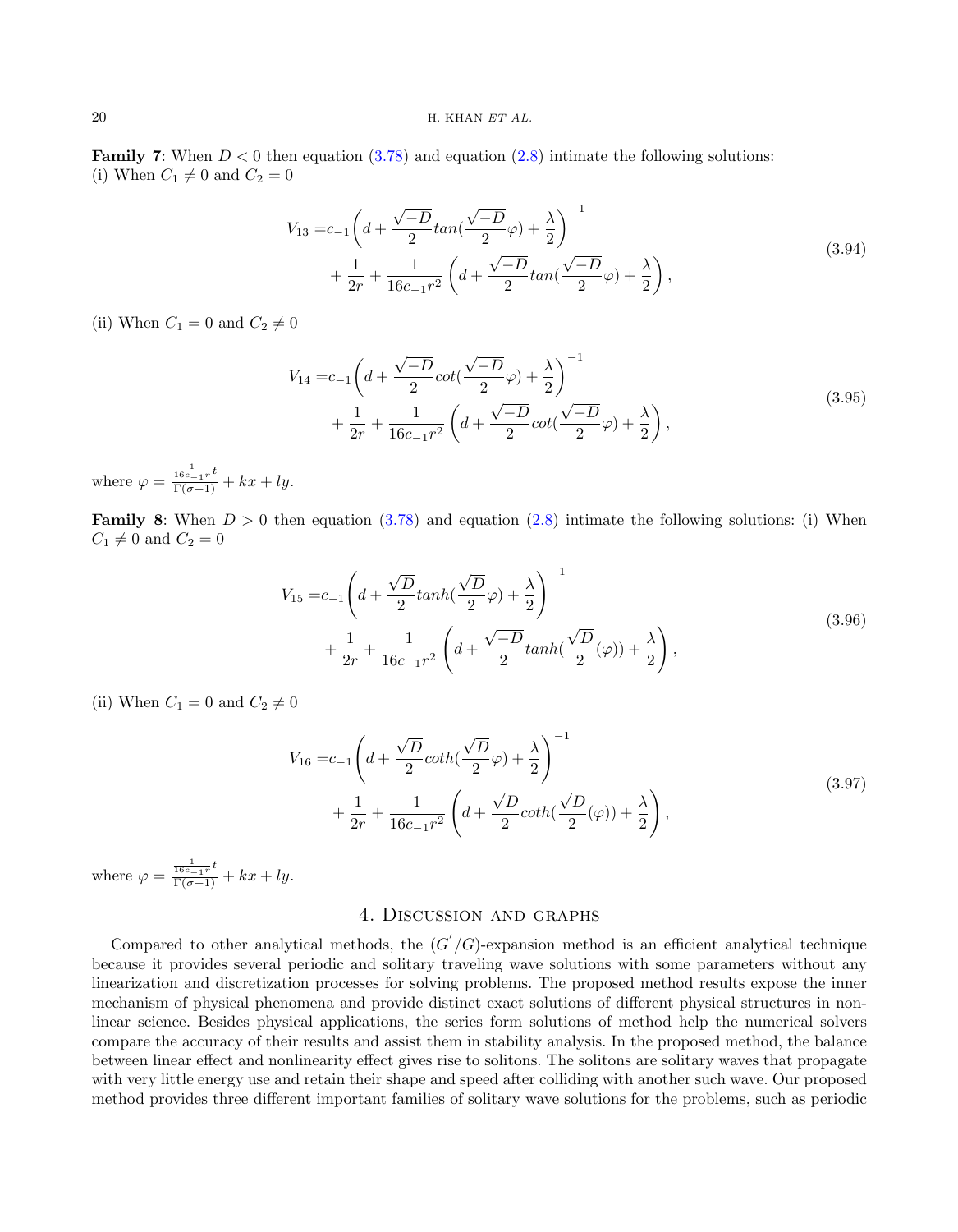

<span id="page-20-0"></span>FIGURE 1. Soliton corresponding to hyperbolic solution [\(3.11\)](#page-5-0) for  $\sigma = 1$ ,  $c_0 = 1$ ,  $\lambda = 3$ ,  $\mu = 2$ ,  $k = -1$ ,  $y = 0$  and  $c = 1$ .



FIGURE 2. Soliton corresponding to rational solution [\(3.36\)](#page-9-0) for  $d = 1$   $\sigma = 1$ ,  $c_{-1} = 1$ ,  $\lambda = 6$ ,  $\mu = 9, k = -1, y = 0 \text{ and } c = 1.$ 

solitary wave solutions when  $\lambda^2 - 4\mu < 0$ , hyperbolic solitary wave solutions when  $\lambda^2 - 4\mu > 0$  and rational solitary wave solutions when  $\lambda^2 - 4\mu = 0$ . The wave behaviors of some solutions are presented in the Figures [1-](#page-20-0)[3.](#page-21-0)

- Remarks 1: Soliton corresponding to the hyperbolic solution [\(3.11\)](#page-5-0) represents the topological kink type solitary wave profile.
- Remarks 2: Soliton corresponding to the rational solution [\(3.36\)](#page-9-0) represents dark solution type solitary wave profile.
- Remarks 3: Soliton corresponding to the solution [\(3.8\)](#page-5-1) represents periodic solitary wave profile.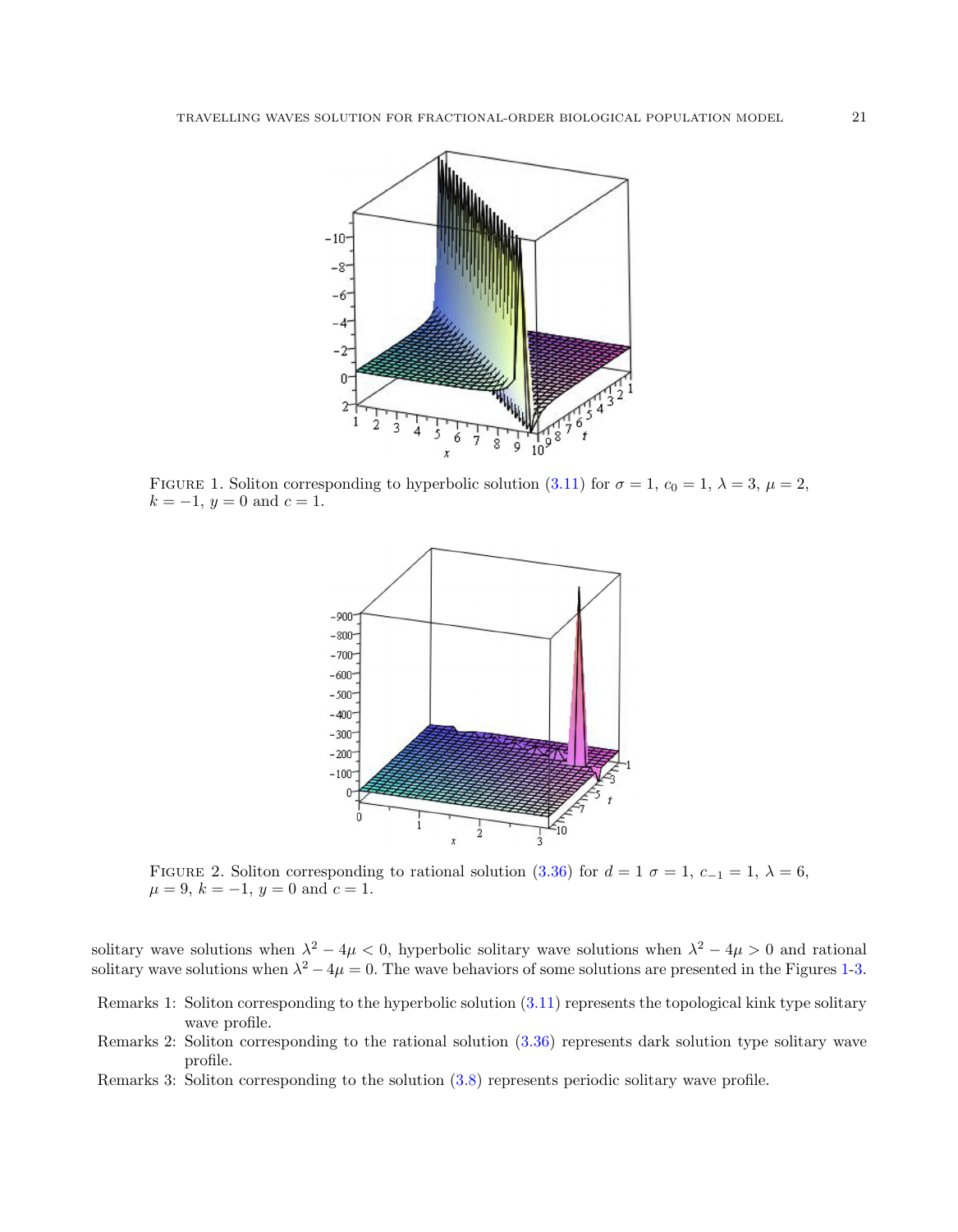

<span id="page-21-0"></span>FIGURE 3. Soliton corresponding to periodic solution [\(3.8\)](#page-5-1) for  $\sigma = 1$ ,  $c_0 = 1$ ,  $\lambda = 2$ ,  $\mu = 2$ ,  $k = -1$ ,  $y = 0$  and  $c = 1$ .

# 5. Conclusion

In the current research work, the analytical solution of fractional-order biological population models are solved by using generalized and extended  $\left(\frac{G'}{G}\right)$  $\frac{G}{G}$ )-expansion methods. The graphical representation is provided and confirms the validity of the proposed techniques. It has been observed that the geometry of the problems is changed as the different conditions are implemented. As compared to other analytical techniques, the present methods have provided effective and useful dynamics of the given physical phenomena. The three important traveling wave solutions, rational, hyperbolic and trigonometric function solutions, are discussed to analyze different physical phenomena behavior. Furthermore, it is investigated that the present method can be modified to get more families of solutions of the given problem and thus provide a better explanation of the physical problem with the help of free parameter involved in the solution, we can construct solutions that are closely related to the physical problems arising in applied science.

## Availability of data and materials

Not applicable

#### Competing interests

The authors announce that there are not any competing interests.

#### AUTHORS CONTRIBUTIONS

All authors have equally contributed to the manuscript, and read and approved it.

Acknowledgements. José Francisco Gómez Aguilar acknowledges the support provided by CONACyT: Cátedras CONACyT para jóvenes investigadores 2014 and SNI-CONACyT.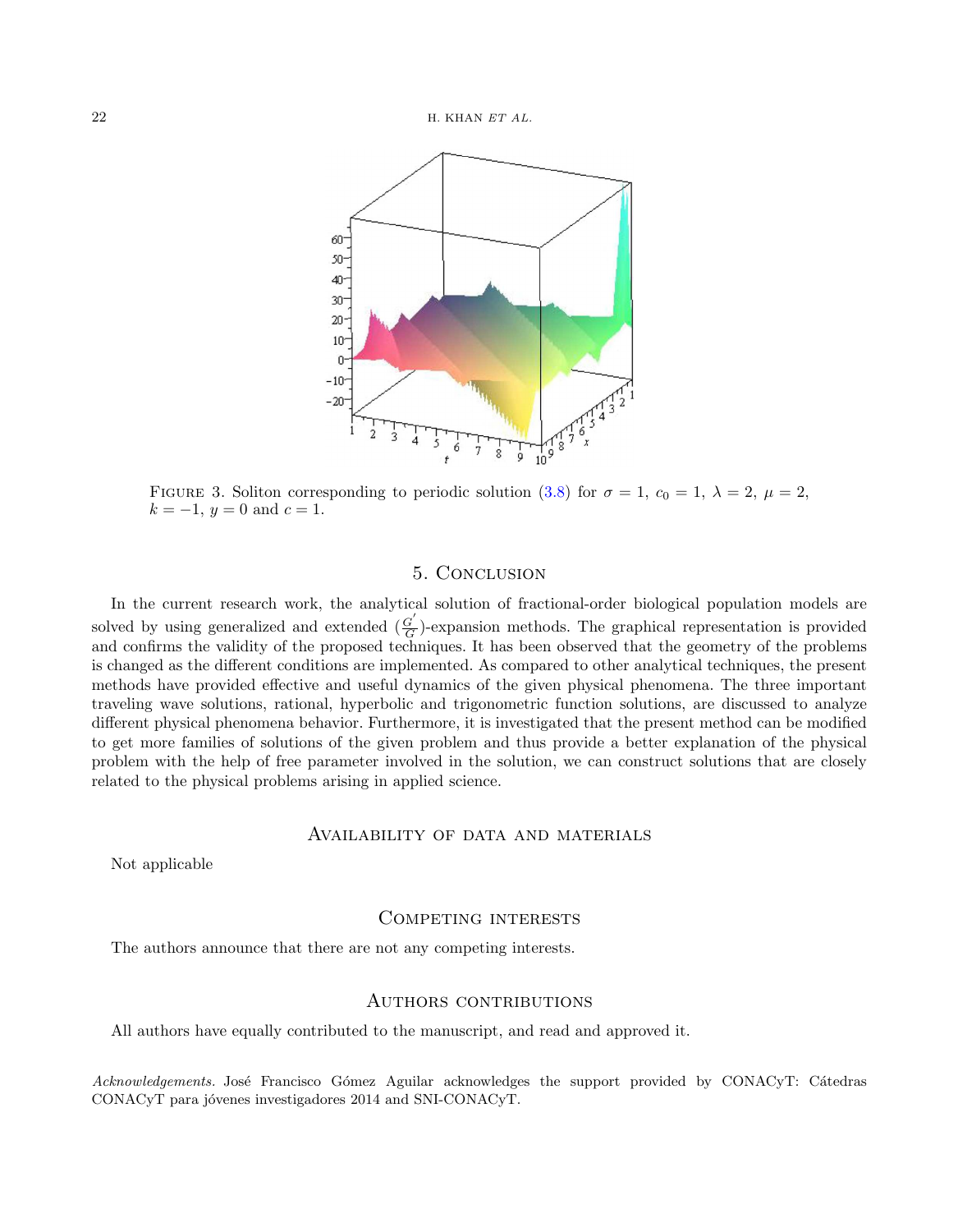#### **REFERENCES**

- <span id="page-22-12"></span>[1] M.J. Ablowitz and P.A. Clarkson, Solitons, nonlinear evolution equation and inverse scattering. Cambridge University Press, New York (1991).
- [2] D. Baleanu, Y. Ugurlu, M. Inc and B. Kilic, Improved (G'/G)-expansion method for the time-fractional biological population model and Cahn–Hilliard equation. J. Comput. Nonlinear Dyn. 10 (2015) 051016.
- [3] A. Bekir and O. Guner, Exact solutions of nonlinear fractional differential equations by (G'/G)-expansion method. Chin. Phys. B 22 (2013) 110202.
- <span id="page-22-21"></span>[4] Z. Bin, (G'/G)-expansion method for solving fractional partial differential equations in the theory of mathematical physics. Commun. Theor. Phys. 58 (2012) 623.
- [5] S. Bushnaq, S. Ali, K. Shah and M. Arif, Exact solution to non-linear biological population model with fractional order. Thermal Sci. 22 (2018) S317–S327.
- <span id="page-22-18"></span>[6] J.-S. Duan, R. Rach, D. Baleanu and A.-M. Wazwaz, A review of the Adomian decomposition method and its applications to fractional differential equations. Commun. Fract. Calc. 3 (2012) 73–99.
- <span id="page-22-14"></span>[7] S.A. EL-Wakil, M.A. Madkour and M.A. Abdou, Application of expfunction method for nonlinear evolution equations with variable coefficients. Phys. Lett. A 369 (2007) 62–69.
- [8] A.M.A. El-Sayed, S.Z. Rida and A.A.M. Arafa, Exact solutions of fractional-order biological population model. Commun. Theor. Phys. 52 (2009) 992.
- <span id="page-22-11"></span>[9] R. Hirota, Exact solutions of KdV equation for multiple collisions of solitons. Phys. Rev. Lett. 27 (1971) 1192–1194.
- <span id="page-22-0"></span>[10] M.M. Khader and K.M. Saad, A numerical approach for solving the fractional Fisher equation using Chebyshev spectral collocation method. Chaos Solit. Fract. 110 (2018) 169–177.
- [11] H. Khan, D. Baleanu, P. Kumam and J.F. Al-Zaidy, Families of travelling waves solutions for fractional-order extended shallow water wave equations, using an innovative analytical method. IEEE Access 7 (2019) 107523–107532.
- <span id="page-22-20"></span>[12] N.A. Kudryashov, On one of methods for finding exact solutions of nonlinear differential equations. Preprint arXiv[:1108.3288v](https://arxiv.org/abs/1108.3288v) (2011).
- <span id="page-22-4"></span>[13] D. Kumar, J. Singh and D. Baleanu, On the analysis of vibration equation involving a fractional derivative with Mittag-Leffler law. Math. Methods Appl. Sci. 43 (2020) 443–457.
- <span id="page-22-13"></span>[14] N.A. Kudryashov, On types of nonlinear non-integrable equations with exact solutions. Phys. Lett. A 155 (1991) 269–275.
- <span id="page-22-15"></span>[15] N.A. Kudryashov, Exact solutions of generalized Kuramoto. Sivashinsky equation. Phys. Lett. A 147 (1990) 287–291.
- <span id="page-22-16"></span>[16] N.A. Kudryashov and N.B. Loguinova, Extended simplest equation method for nonlinear differential equations. Appl. Math. Comput. 205 (2008) 396–402.
- <span id="page-22-5"></span>[17] F. Liu, V. Anh and I. Turner, Numerical solution of the space fractional Fokker-Planck equation. J. Comput. Appl. Math. 166 (2004) 209–219.
- <span id="page-22-17"></span>[18] S. Liu, Z. Fu, S. Liu and Q. Zhao, Jacobi elliptic function expansion method and periodic wave solutions of non linear wave equations. *Phys. Lett.*  $A$  **289** (2001) 69–74.
- <span id="page-22-6"></span>[19] S. Momani and Z. Odibat, Analytical approach to linear fractional partial differential equations arising in fluid mechanics. Phys. Lett. A 355 (2006) 271–279.
- [20] S. Momani and Z. Odibat, Homotopy perturbation method for nonlinear partial differential equations of fractional order. Phys. Lett. A 365 (2007) 345–350.
- <span id="page-22-7"></span>[21] M.M. Meerschaert and C. Tadjeran, Finite difference approximations for two-sided space-fractional partial differential equations. Appl. Numer. Math. 56 (2006) 80–90.
- <span id="page-22-19"></span>[22] K.R. Raslan, K.K. Ali and M.A. Shallal, The modified extended tanh method with the Riccati equation for solving the spacetime fractional EW and MEW equations. Chaos Solit. Fractals 103 (2017) 404-409.
- <span id="page-22-1"></span>[23] K.M. Saad, M. Alghtani and J.F. Gómez-Aguilar, Fractal-fractional study of the hepatitis C virus infection model. Res. Phys. 19 (2020) 103555.
- <span id="page-22-2"></span>[24] K.M. Saad, J.F. Gómez-Aguilar and A.A. Almadiy, A fractional numerical study on a chronic hepatitis C virus infection model with immune response. Chaos, Solit. Fract. 139 (2020) 110062.
- [25] F. Shakeri and M. Dehghan, Numerical solution of a biological population model using He's variational iteration method. Comput. Math. Appl 54 (2007) 1197-1209.
- <span id="page-22-8"></span>[26] J. Singh, H. Kamil Jassim and D. Kumar, An efficient computational technique for local fractional Fokker Planck equation. Physica A 555 (2020) 124525.
- <span id="page-22-9"></span>[27] J. Singh, D. Kumar, D. Baleanu and S. Rathore, On the local fractional wave equation in fractal strings. Math. Methods Appl. Sci. 42 (2019) 1588–1595.
- <span id="page-22-3"></span>[28] H.M. Srivastava, K.M. Saad, J.F. Gómez-Aguilar and A.A. Almadiy, Some new mathematical models of the fractional-order system of human immune against IAV infection. Math. Biosci. Eng. 17 (2020) 4942–4969.
- <span id="page-22-10"></span>[29] P. Veeresha, D.G. Prakasha, J. Singh, I. Khan and D. Kumar, Analytical approach for fractional extended Fisher-Kolmogorov equation with Mittag-Leffler kernel. Adv. Differ. Equ. 2020 (2020) 1–17.
- [30] M. Wang, X. Li and J. Zhang, The (G'/G)-expansion method and travelling wave solutions of nonlinear evolution equations in mathematical physics. Phys. Lett. A 372 (2008) 417–423.
- <span id="page-22-22"></span>[31] E.M.E. Zayed and K.A. Gepreel, The (G'/G)-expansion method for finding traveling wave solutions of nonlinear partial differential equations in mathematical physics. J. Math. Phys. 50 (2009) 013502.
- <span id="page-22-23"></span>[32] E.M.E. Zayed and S. Al-Joudi, Applications of an extended (G'/G)-expansion method to find exact solutions of nonlinear PDEs in mathematical physics. Math. Probl. Eng 2010 (2010).